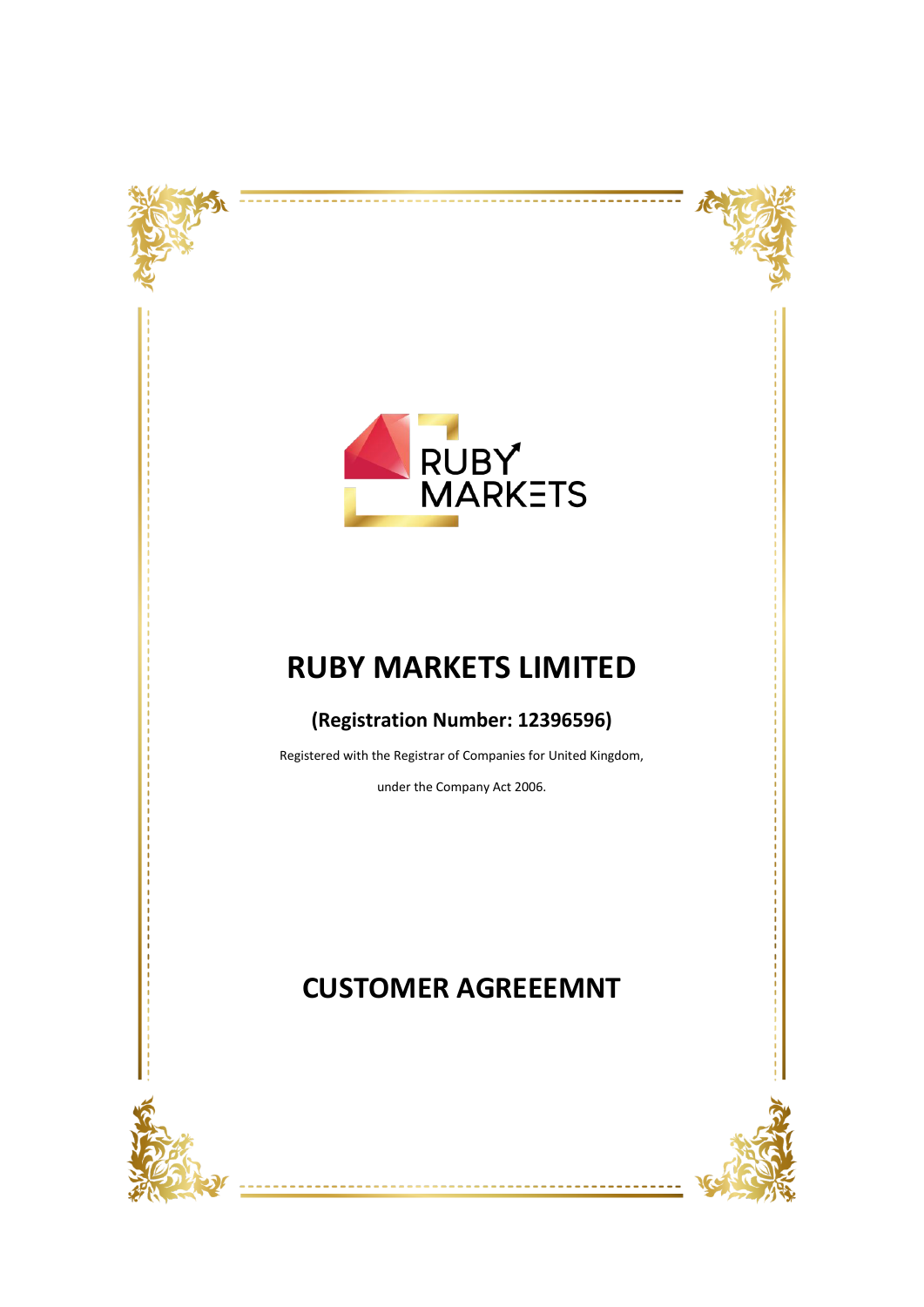

# **RUBY MARKETS LIMITED TRADING ACCOUNT AGREEMENT**

# Customer Account Letter

*This Agreement is a Legal Contract, Please Read it carefully.*

This is a legal contract between RUBY MARKETS LIMITED ("RUBY MARKETS LIMITED a company registered with the Registrar of Companies for United Kingdom, under the Company Act 2006.") its successors and assigns, and the party (or parties) executing this document.

In connection with opening an account with RUBY MARKETS LIMITED to speculate and/or purchase and/or sell foreign exchange in the international Over-the-Counter Foreign Currency Markets (hereinafter referred to as "FOREX"), and the receipt of such other services and products as RUBY MARKETS LIMITED may, in its sole discretion, determine to offer from time to time in the future,

**Customer acknowledges that it has been advised and understands the following factors concerning trading in FOREX, in addition to those contained in the Additional Risk Disclosure Statement, AML Policy, Order Execution Policy and Terms of Business, Trading Policies & Procedures documents, all of which has been provided to Customer. If you have not reviewed these documents, please do so prior to proceeding.**

1. FOREX is not traded on a regulated exchange. There are no guarantees to the credit worthiness of the counter party of your currency position. Every attempt has been made to deal with reputable credit worthy banks/clearing houses. Also, there may be certain cases in which trading liquidity decreases, causing trading in a certain currency(ies) to cease, thereby preventing the liquidation of an adverse position which may result in a substantial financial loss.

2. Trading in FOREX is suitable only for those sophisticated institutions or individual participants who are financially able to withstand losses which may equal or exceed the value of margins or deposits.

3. The market recommendations of RUBY MARKETS LIMITED are based solely on the judgment of RUBY MARKETS LIMITED's personnel. These market recommendations may or may not be consistent with the market position or intentions of RUBY MARKETS LIMITED, its affiliates, and/or employees. The market recommendations of RUBY MARKETS LIMITED are based upon information believed to be reliable, but RUBY MARKETS LIMITED cannot and does not guarantee the accuracy or completeness thereof or represent that following such recommendations will eliminate the risk inherent in trading currency. Any market recommendations of, or information provided by, RUBY MARKETS LIMITED do not constitute an offer to buy or sell, or the solicitation of an offer to buy or sell, any FOREX transaction. Customer understands and hereby agrees that Customer is capable of, and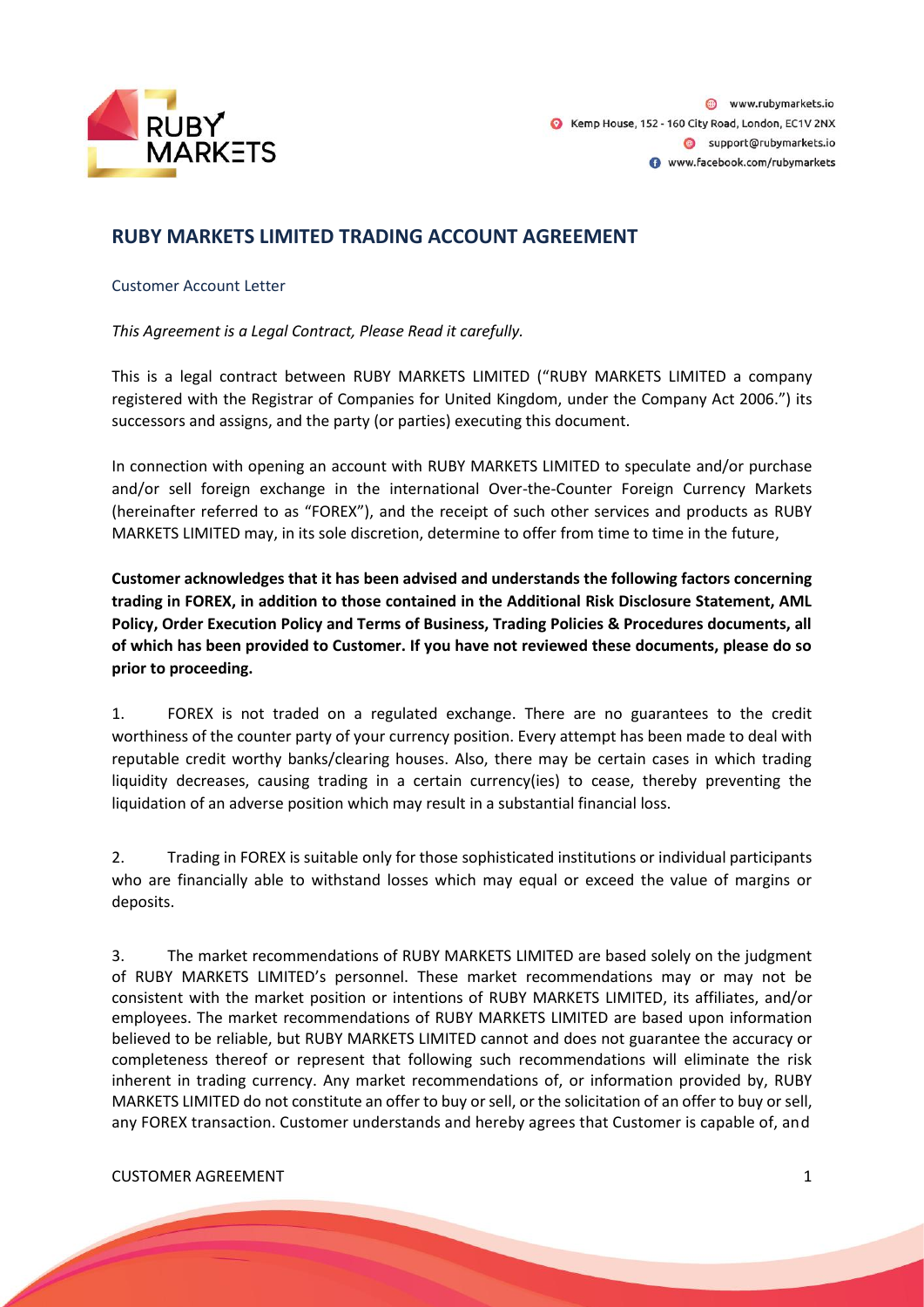

solely responsible for, assessing the merits and risks of any trade it may enter into with RUBY MARKETS LIMITED.

Customer understands that RUBY MARKETS LIMITED does not permit its Customer Representatives to either exercise discretion or manage a FOREX account, or hold power of attorney over a FOREX account, unless approved by and executive office of RUBY MARKETS LIMITED and only after proper documentation has been submitted and approved by RUBY MARKETS LIMITED If Customer's account is not being traded with Customer's authorization, Customer must notify RUBY MARKETS LIMITED immediately.

4. RUBY MARKETS LIMITED's margin policies and/or the policies of those banks/clearing houses through which trades are executed may require that additional funds be provided to properly margin Customer's account and Customer is obligated to immediately meet such margin requirements. Failure to meet margin calls may result in the liquidation of any open positions with a resultant loss. RUBY MARKETS LIMITED reserves the right to refuse to accept any order.

5. Customer understands that he/she must carefully review the reports relating to Customer's trading posted online by RUBY MARKETS LIMITED Pursuant to the Customer Agreement, all reports of execution will be deemed final unless customer objects within 24 hours of being posted. All statements of account will be deemed final unless Customer objects to such statements within 24 hours of being posted. Objections may be made initially by email or by telephone, but must be confirmed thereafter in writing.

6. Customer understands that RUBY MARKETS LIMITED may establish rules and provisions for client accounts, including and not limited to minimum account size, investment time period, commissions and fees, leverage size per instrument, mark ups, rules relating to stop losses and limits, rules relating to rollovers, rules relating to margin calls, or any other financial arrangement, and that such rules and provisions may be changed by RUBY MARKETS LIMITED from time to time.

7. The Customer has read and understands the Customer's obligations and rights under this Customer Account Letter and the following Customer Agreement and agrees and acknowledges that this Customer Account Letter and the following Customer Agreement will control the Customer's relationship with RUBY MARKETS LIMITED The Customer agrees that Customer is fully responsible for making all final decisions as to transactions effected for Customer's account. Customer has considered the foregoing factors and in view of Customer's present and anticipated financial resources, Customer is willing and able to assume the substantial financial risks of OTC trading.

**IT IS THE CUSTOMER'S RESPONSIBILITY TO FIND OUT ALL NECESSARY INFORMATION ABOUT CURRENCY TRADING AND RUBY MARKETS LIMITED'S TERMS AND CONDITIONS AND MAKE SURE THAT ALL RISKS AND ARRANGEMENTS ARE DISCUSSED AND CLEARLY UNDERSTOOD PRIOR TO ANY TRADING ACTIVITY.**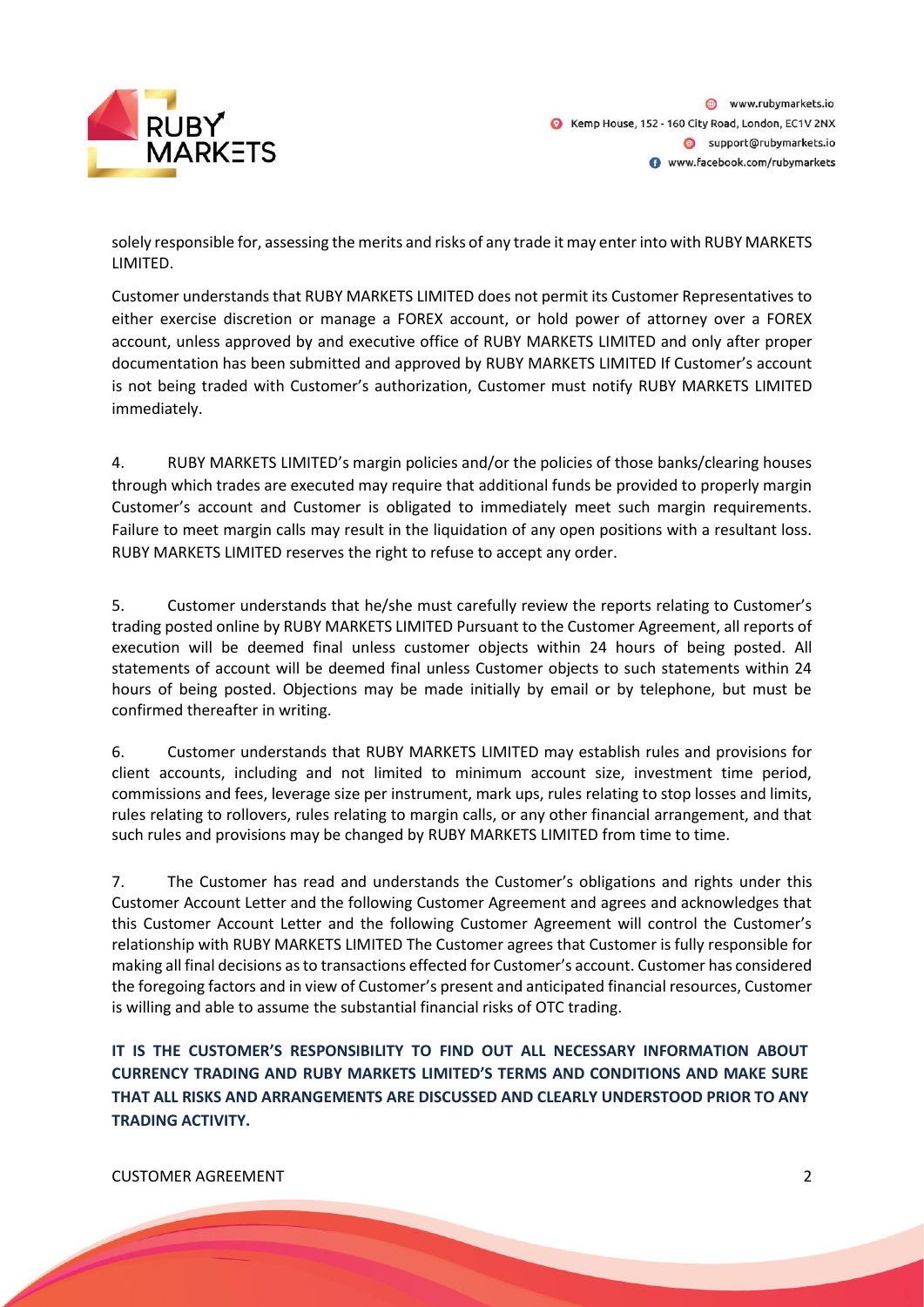

#### **Customer Agreement**

In consideration of RUBY MARKETS LIMITED agreeing to carry one or more accounts of the undersigned ("Customer") and providing services to Customer in connection with the purchase and sale of currency in Over-the-Counter Foreign Currency markets (hereinafter referred to as "FOREX"), and the receipt of such other services and products as RUBY MARKETS LIMITED may, in its sole discretion, determine to offer from time to time in the future and which may be purchased or sold by or through.

# **RUBY MARKETS LIMITED for Customer's accounts(s), Customer agrees as follows:**

#### **1. TERMS AND HEADINGS**

The term "RUBY MARKETS LIMITED" shall be deemed to include RUBY MARKETS LIMITED, their subsidiaries, their successors and assigns; the term

"Customer" shall mean the party (or parties) executing the Agreement; and the term "Agreement" shall include all other agreements and authorizations executed by Customer in connection with the maintenance of Customer's account with RUBY MARKETS LIMITED regardless of when executed. The paragraph headings in this Agreement are inserted for convenience of reference only and are not deemed to limit the applicability or affect the meaning of any of its provisions.

#### **2. AUTHORIZATION TO TRADE**

RUBY MARKETS LIMITED is authorized to purchase and sell FOREX for Customer's account(s) with a counter party bank or sophisticated institutions or participants in accordance with Customer's oral or written or computer instructions, subject to the terms of this Agreement and all annexes hereto. Unless instructed by Client to the contrary in writing, RUBY MARKETS LIMITED is authorized to execute all orders with such banking institutions, counter party, bank, or sophisticated institutional participants as RUBY MARKETS LIMITED deems appropriate.

Customer is obligated to keep passwords secret and solely responsible to ensure that third parties do not obtain access to the password or RUBY MARKETS LIMITED's trading facilities. Customer agrees to be conclusively responsible for any instruction received electronically that is identified with Customer's password and account number and for any electronic, oral and written instruction (including, but limited to, any order) to RUBY MARKETS LIMITED from persons

RUBY MARKETS LIMITED, in its sole judgment, believes are apparently authorized by Customer. If Customer's account is titled as a joint account, RUBY MARKETS LIMITED is authorized to act on the instructions of any one owner, without further inquiry, with regard to trading in the account and the disposition of any and all assets in the account. RUBY MARKETS LIMITED shall have no responsibility for further inquiry into such apparent authority and no liability for the consequences of any actions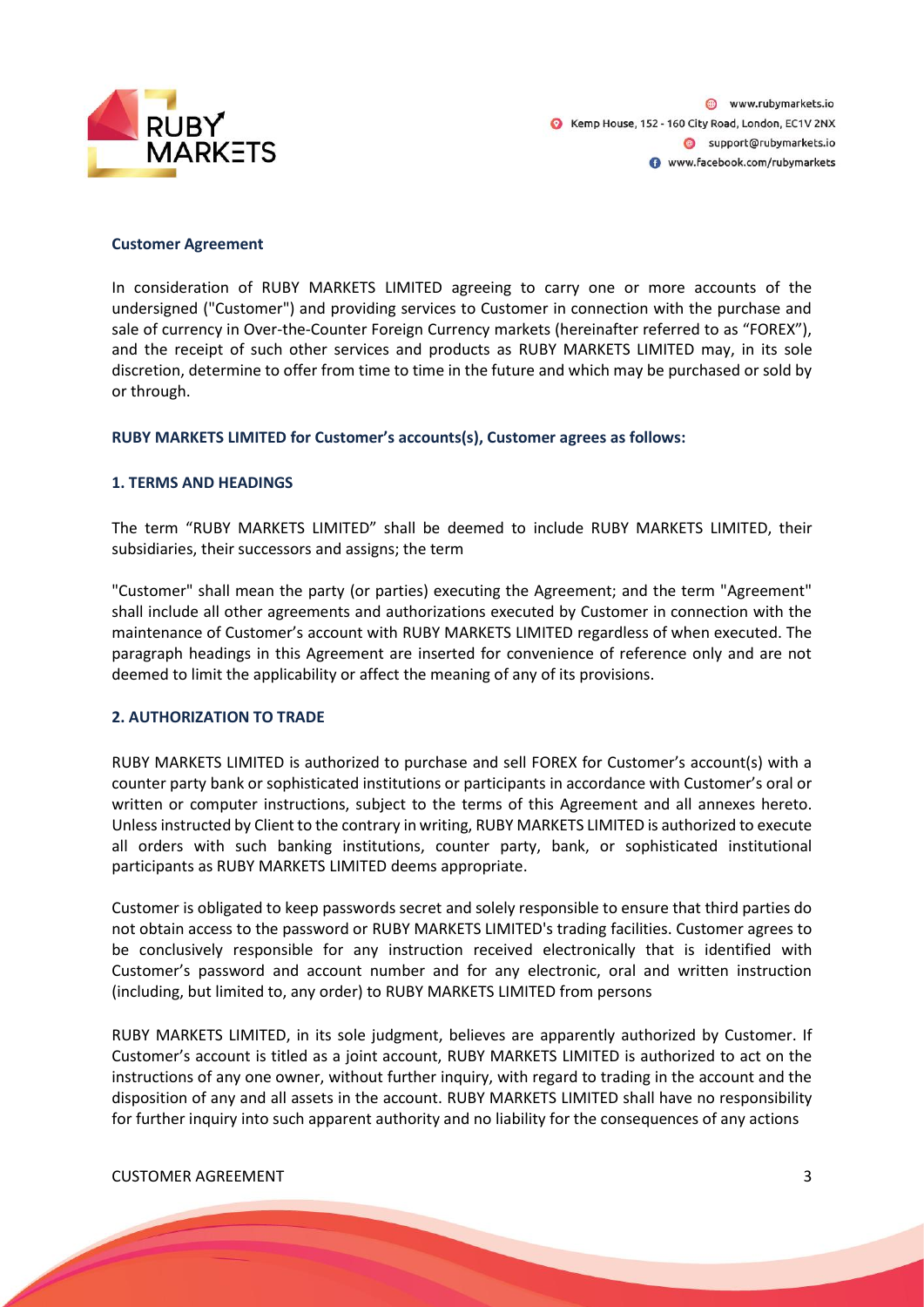

taken or failed to be taken by RUBY MARKETS LIMITED in reliance on any such instructions or on the apparent authority of any such persons.

# **3. GOVERNMENTAL COUNTER PARTY INSTITUTION AND INTERBANKING SYSTEM RULES**

All transactions under this Agreement shall be subject to the constitution, by-laws, rules, regulations, customs, usage, rulings and interpretations of the counter party institution or other interbank market (and its clearing organization, if any) where executed and to all applicable laws and regulations. If any statute shall hereafter be enacted or any rule or regulation shall hereafter be adopted by any governmental authority, or a contract market or clearing organization which shall be binding upon RUBY MARKETS LIMITED and shall affect in any manner or be inconsistent with any of the provisions hereof, the affected provisions of this Agreement shall be deemed modified or superseded, as the case may be by the applicable provisions of such statute, rule or regulation, and all other provisions of this Agreement and provisions so modified shall in all respects continue in full force and effect. Customer acknowledges that all transactions under this Agreement are subject to the aforementioned regulatory requirements and Customer shall not thereby be given any independent legal or contractual rights with respect to such requirements.

#### **4. MARGINS AND DEPOSIT REQUIREMENTS**

Customer shall provide to and maintain with RUBY MARKETS LIMITED margin in such amounts and in such forms as RUBY MARKETS LIMITED, in its sole discretion, may require. Such margin requirements may be greater or less than margins required by a counter party bank. RUBY MARKETS LIMITED may change margin requirements at any time. Customer agrees to deposit by immediate wire transfer, or other payment method acceptable to RUBY MARKETS LIMITED, such additional margin when and as required by RUBY MARKETS LIMITED and will promptly meet all margin calls in such mode of transmission as RUBY MARKETS LIMITED in its sole discretion designates. RUBY MARKETS LIMITED may at any time proceed to liquidate Customer's account and any failure by RUBY MARKETS LIMITED to enforce its rights hereunder shall not be deemed a waiver by RUBY MARKETS LIMITED to enforce its rights thereafter. RUBY MARKETS LIMITED retains the right to limit the amount and/or total number of open positions which Customer may acquire or maintain at RUBY MARKETS LIMITED, and to increase margin requirements in advance of earnings or other news or events, with or without notice, either before such events or retroactively or at any other time that it deems at its sole discretion. RUBY MARKETS LIMITED will attempt to execute all orders which it may, in its sole discretion, choose to accept in accordance with the oral or written or computer instructions of Customer's. RUBY MARKETS LIMITED reserves the right to refuse to accept any order. However, RUBY MARKETS LIMITED shall not be responsible for any loss or damage caused, directly or indirectly, by any events, actions or omissions beyond the control of RUBY MARKETS LIMITED including, without limitation, loss or damage resulting, directly or indirectly, from any delays or inaccuracies in the transmission of orders and/or information due to a breakdown in or failure of any transmission or communication facilities. In the event that Customer directs RUBY MARKETS LIMITED to sell any margin, collateral, contract or other property and RUBY MARKETS LIMITED is unable to deliver such margin, collateral, contract or other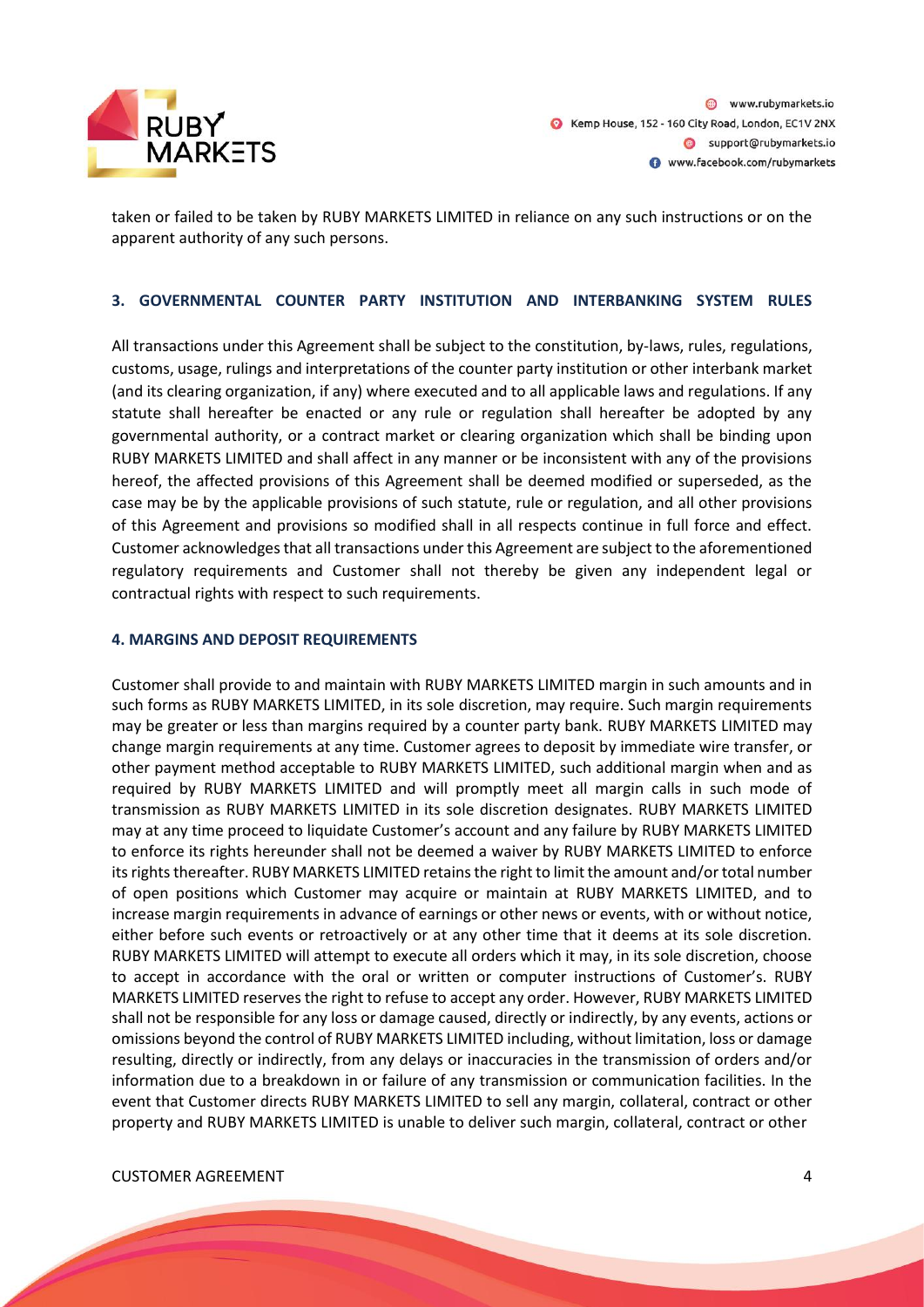

property to a purchaser because Customer fails to deliver it to RUBY MARKETS LIMITED, RUBY MARKETS LIMITED may borrow or purchase any margin, collateral, contract or property necessary to make such delivery, and Customer hereby agrees to guarantee and hold RUBY MARKETS LIMITED harmless against any liability, claim, loss, damage, cost or expense, including attorneys' fees that RUBY MARKETS LIMITED may sustain.

# **5. ROLLOVERS AND DELIVERY**

In the absence of contrary instructions from Customer, RUBY MARKETS LIMITED is authorized, at RUBY MARKETS LIMITED's absolute discretion, to deliver, rollover or offset all or any portion of the Currency positions in the FOREX account(s) for Customer's Account(s) and at Customer's risk. Customer's account(s) shall be charged any applicable commissions and /or interest, upon the rollover or offset of a Currency position.

# **6. COLLATERAL AND LENDING AGREEMENT**

All funds, securities, currencies, and other property of Customer which RUBY MARKETS LIMITED or its affiliates may at any time be carrying for Customer (either individually, jointly with other, or as a guarantor of the account of any other person,) or which may at any time be in its possession or control or carried on its books for any purpose, including safekeeping, are to be held by RUBY MARKETS LIMITED as security and subject to a general lien and right of set-off for liabilities of Customer to RUBY MARKETS LIMITED whether or not RUBY MARKETS LIMITED has made advances in connection with such securities, commodities, currencies or other property, and irrespective of the number of accounts Customer may have with RUBY MARKETS LIMITED RUBY MARKETS LIMITED may in its discretion, at any time and from time to time, without notice to Customer, apply and/or transfer any or all funds or other property of Customer between any of Customer's accounts. Customer hereby also grants to RUBY MARKETS LIMITED the right to pledge, repledge, hypothecate, invest or loan, either separately or with the property of other Customers, to itself as broker or to others, any securities or other property of Customer held by RUBY MARKETS LIMITED as margin or security. RUBY MARKETS LIMITED shall at no time be required to deliver to Customer the identical property delivered to or purchased by RUBY MARKETS LIMITED for any account of Customer. This authorization shall apply to all accounts carried by RUBY MARKETS LIMITED for Customer and shall remain in full force until all accounts are fully paid for by Customer or notice of revocation is sent by RUBY MARKETS LIMITED from its home office. Any failure by RUBY MARKETS LIMITED to enforce its rights hereunder shall not be deemed a future waiver of such rights by RUBY MARKETS LIMITED. RUBY MARKETS LIMITED is irrevocably appointed as attorney in-fact for Customer and is authorized, without notice to Customer, to execute and deliver any documents, give any notice and to take any actions on behalf of Customer, including the execution, delivery and filing of financing statements, that RUBY MARKETS LIMITED deems necessary or desirable to evidence or to protect RUBY MARKETS LIMITED's interest with respect to any collateral. In the event that the collateral deemed acceptable to RUBY MARKETS LIMITED is at any time insufficient to satisfy Customer's indebtedness or other obligations to RUBY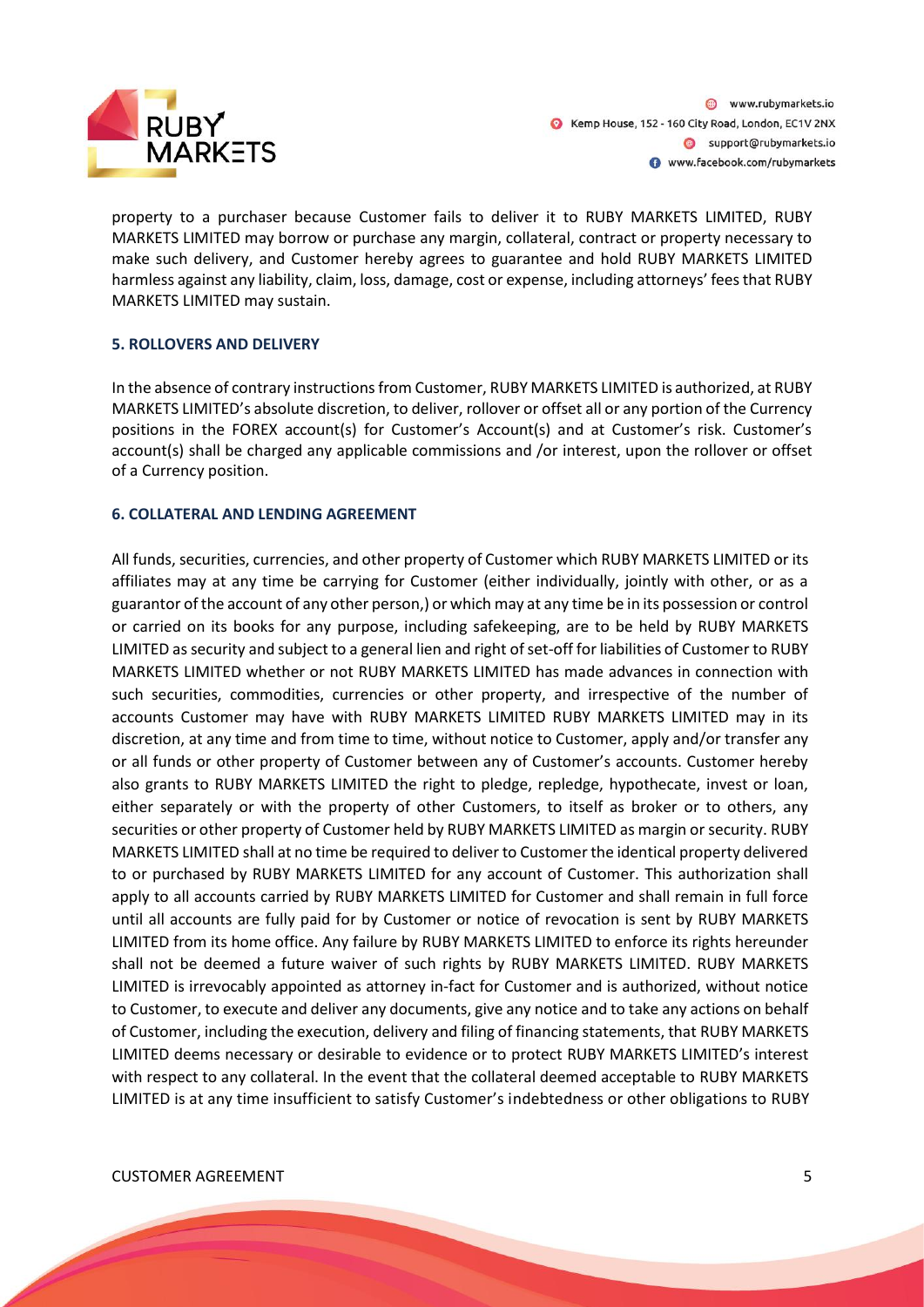

MARKETS LIMITED, including obligations to provide margin in accordance with section 4 above, Customer shall promptly pay upon demand the entire amount of such deficit.

#### **7. LIQUIDATION OF ACCOUNTS AND PAYMENT OF DEFICIT BALANCES**

In the event of (a) the death or judicial declaration of incompetence of Customer; (b) the filing of a petition in bankruptcy, or a petition for the appointment of a receiver, or the institution of any insolvency or similar proceeding by or against Customer; (c) the filing of an attachment against any of Customer's accounts carried by RUBY MARKETS LIMITED, (d) insufficient margin, or RUBY MARKETS LIMITED's determination that any collateral deposited to protect one or more accounts of Customer is inadequate, regardless of current market quotations, to secure the account; (e) Customer's failure to provide us with any information requested pursuant to this agreement; or (f) any other circumstances or developments that we deem appropriate for its protection, and in RUBY MARKETS LIMITED's sole discretion, it may take one or more, or any portion of, the following actions: (a) satisfy any obligation Customer may have to us, either directly or by way of guaranty of surety ship, out of any of Customer's funds or property in RUBY MARKETS LIMITED's custody or control; (b) sell any or purchase any or all Currency contracts, securities held or carried for Customer; and (c) cancel any or all outstanding orders or contracts, or any other commitments made on behalf of Customer. Any of the above actions may be taken without demand for margin or additional margin, without prior notice of sale or purchase or other notice to Customer, Customer's personal representatives, heirs, executors, administrators, trustees, legatees or assigns and regardless of whether the ownership interest shall be solely Customer's or held jointly with others. Prior demand or notice of sale or purchase shall not be considered a waiver of RUBY MARKETS LIMITED's right to sell or buy at any time in the future without demand or notice as provided above. In liquidation of Customer's long or short positions, RUBY MARKETS LIMITED may, in its sole discretion, offset in the same settlement or it may initiate new long or short positions in order to establish a hedge which in RUBY MARKETS LIMITED's sole judgment may be advisable to protect or reduce existing positions in Customer's account. Any sales or purchases hereunder may be made according to RUBY MARKETS LIMITED's judgment and at its discretion with any interbank or other exchange market where such business is then usually transacted or at a public auction or private sale, and RUBY MARKETS LIMITED may purchase the whole or any part thereof free from any right of redemption. Customer shall at all times be liable for the payment of any deficit balance of Customer upon demand by RUBY MARKETS LIMITED and in all cases, Customer shall be liable for any deficiency remaining in Customer's account(s) in the event of the liquidation thereof in whole or in part by RUBY MARKETS LIMITED or by Customer. In the event the proceeds realized pursuant to this authorization are insufficient for the payment of all liabilities of Customer due to RUBY MARKETS LIMITED, Customer shall promptly pay upon demand, the deficit and all unpaid liabilities, together with interest thereon equal to three (3) percentage points above the then prevailing prime rate at RUBY MARKETS LIMITED's principal bank or the maximum interest rate allowed by law, whichever is lower, and all costs of collection, including attorney's fees, witness fees, travel expenses and the like. In the event RUBY MARKETS LIMITED incurs expenses other than for the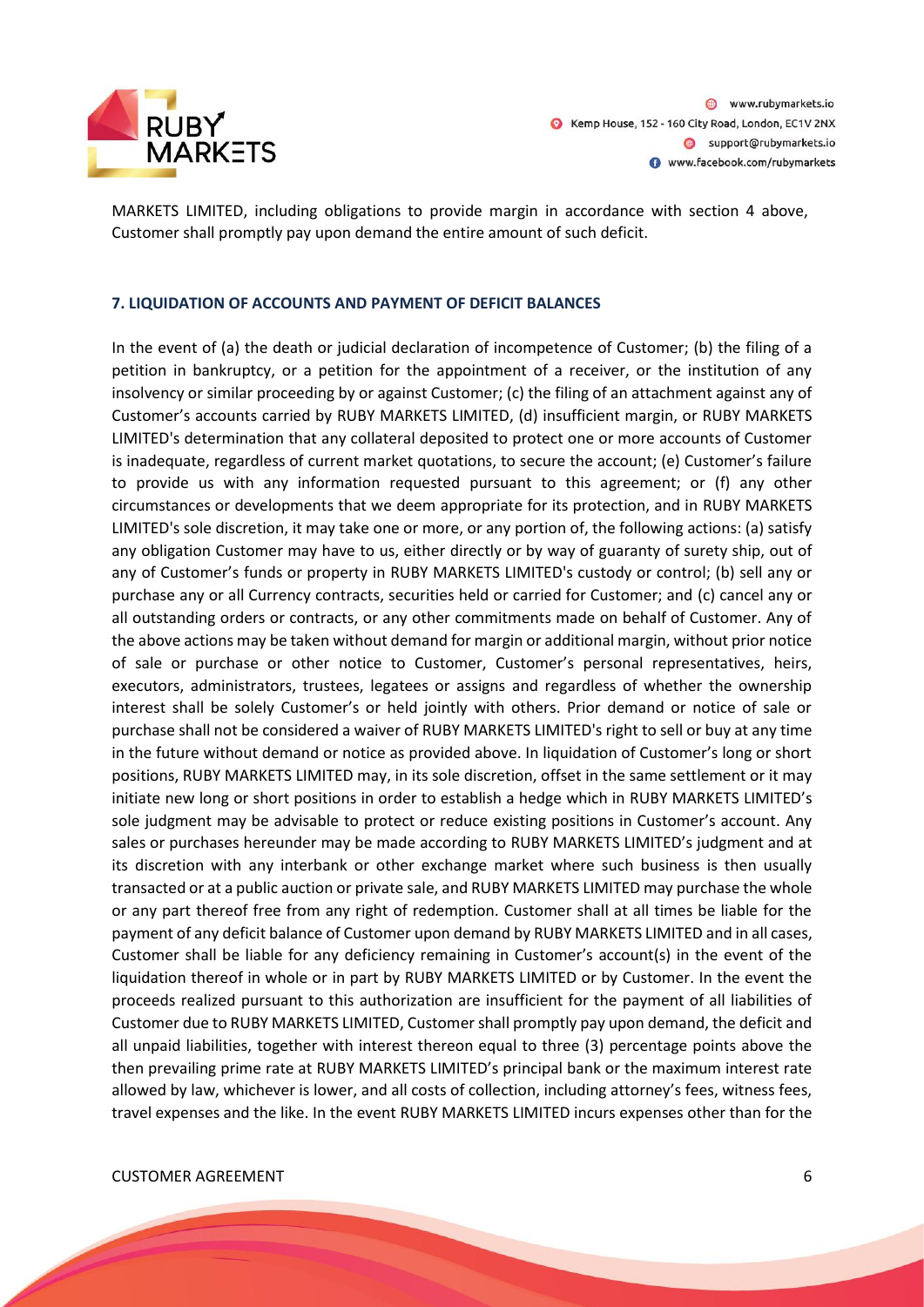

collection of deficits, with respect to any of the account(s) of Customer, Customer agrees to pay such expenses.

# **8. CHARGES**

Customer shall pay such brokerage fees, commissions' interest payments and special service and all other fees arising out of RUBY MARKETS LIMITED providing services hereunder in accordance with the RUBY MARKETS LIMITED fee schedule then in effect. We may charge for incidental banking-related fees such as wire charges for deposits/withdrawals and returned check fees.

RUBY MARKETS LIMITED reserves the right to change its fee structure at any time without notice. Fees may include such things as statement charges, order cancellation charges, account transfer charges, telephone order charges or fees imposed by any interbank agency, bank, contract, market or other regulatory or self-regulatory organization arising out of RUBY MARKETS LIMITED's provision of services hereunder. Customer may incur additional fees for the purchase of optional, value added services we offer.

#### **9. STATEMENT AND CONFIRMATION**

Reports of the confirmation of orders and statements of accounts for Customer shall be deemed correct and shall be conclusive and binding upon Customer if not objected to within two business days of posting online by RUBY MARKETS LIMITED.

Margin calls shall be conclusive and binding. Failure to object shall be deemed ratification of all actions taken by RUBY MARKETS LIMITED or RUBY MARKETS LIMITED's agents prior to Customer's receipt of said reports.

#### **10. COMMUNICATIONS**

Reports, statements, notices and any other communications will be posted online and may be transmitted to such address as Customer may from time to time designate in a written or electronic communication to RUBY MARKETS LIMITED.

#### **11. RUBY MARKETS LIMITED RESPONSIBILITIES**

RUBY MARKETS LIMITED will not be responsible for delays in the transmission of orders due to a breakdown or failure of transmission or communication facilities, electrical power outage or for any other cause beyond RUBY MARKETS LIMITED's control or anticipation.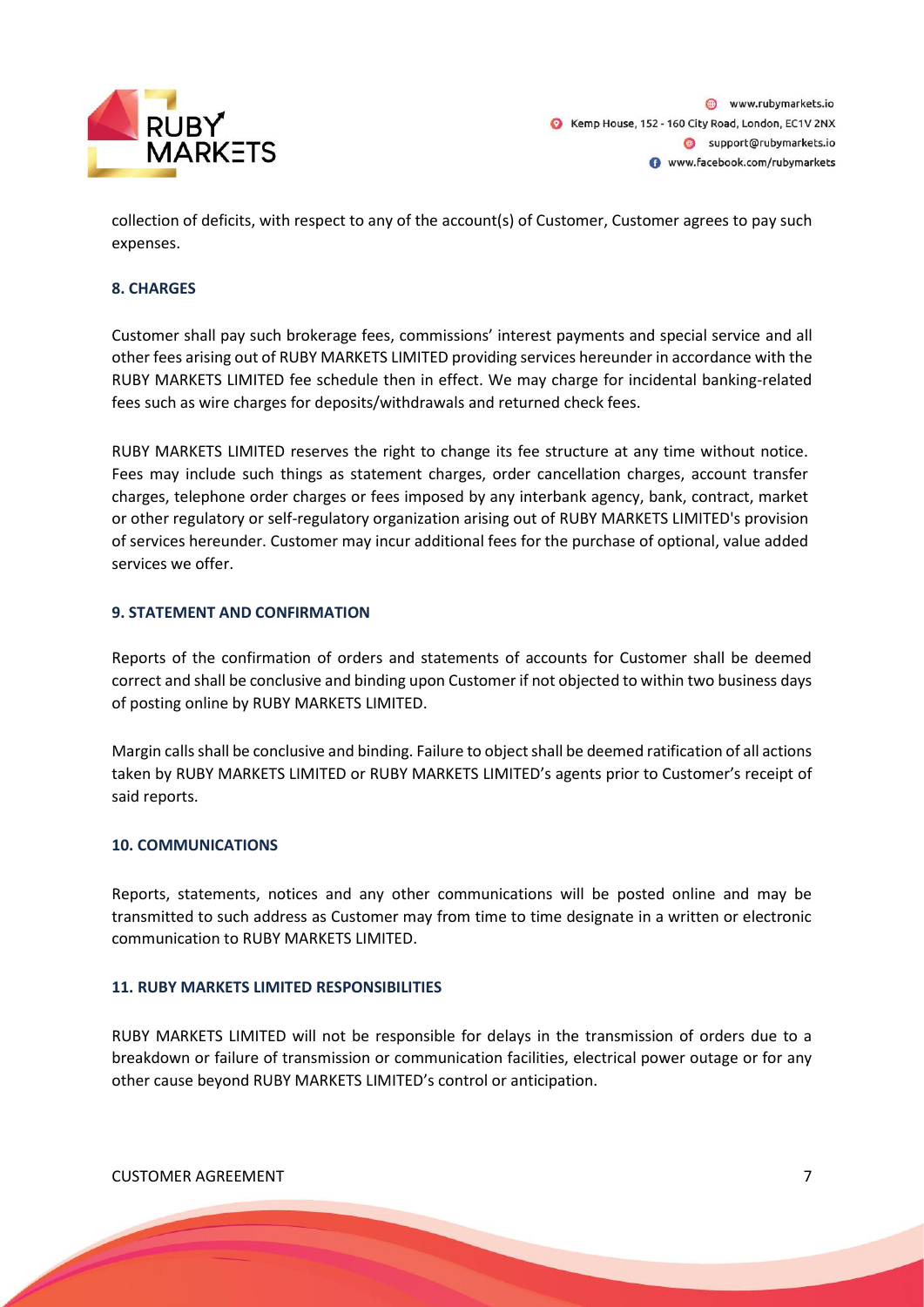

In addition, orders must be placed allowing sufficient time to execute and to calculate necessary margin requirements. RUBY MARKETS LIMITED does not warrant that RUBY MARKETS LIMITED's trading platform or any services provided will be available without interruption or will be error free and such trading platform and services are being provided "AS IS" without any representation or warranty of any kind whatsoever except as otherwise set forth herein. RUBY MARKETS LIMITED shall not be liable for losses arising from the default of any agent or any other party used by RUBY MARKETS LIMITED under this agreement. RUBY MARKETS LIMITED will not be liable for any losses or damages suffered or incurred by Customer relating to or as a result of Customer's use of RUBY MARKETS LIMITED's trading platform or services. Under no circumstances shall RUBY MARKETS LIMITED be liable for any direct, indirect, punitive, incidental, special, or consequential damages that result from the use of, or inability to use, RUBY MARKETS LIMITED's trading platform or services including but not limited to lost profits, loss of business, trading loss, loss of data or use of data, any unauthorized access to, alteration, theft or destruction of Customer's computers, computer systems, data files, programs or information, or costs of procurement of substitute goods or services, or for any direct or indirect, special or consequential damages however caused and under any theory of liability and whether or not RUBY MARKETS LIMITED has been advised of the possibility of such damage.

Customer agrees that the terms in this Section 11 represent a reasonable allocation of risk, that this section is an essential element of this Agreement and that in its absence; the economic terms of this Agreement would be substantially different. This limitation applies whether the alleged liability is based on contract, tort, negligence, strict liability, or any other basis, even if RUBY MARKETS LIMITED has been advised of the possibility of such damage. RUBY MARKETS LIMITED has no liability or duty of indemnification related to unusable data, lost or corrupt. Customer transactions or data, by whatever means, in whatever form. This limitation of liability additionally eliminates any duty or liability on the part of RUBY MARKETS LIMITED related to unusable date, lost or corrupt Customer transactions or data, resulting in part or in whole from third-party software or networking goods or services or from internet related problems or from actions or events outside of RUBY MARKETS LIMITED's control. RUBY MARKETS LIMITED disclaims any and all liability resulting from or related to any breach of Internet security or disruption, distortions or delays of Customer's connections to the internet, due to any reason. As FOREX is not an exchange traded market, prices at which RUBY MARKETS LIMITED deals at or quotes may or may not be similar to prices at which other OTC market makers deal at or quote. Should a quoting or execution error occur, which may include, but are not limited to, a mistype of a quote, a quote that is not representative of fair market prices, an erroneous price quote from a dealer or erroneous price quote due to failure of hardware, software or communication lines or systems or inaccurate external data feeds provided by third-party vendors, RUBY MARKETS LIMITED will not be liable for the resulting errors in account balances. Internet, connectivity delays, and price feed errors sometimes create a situation where the prices displayed do not accurately reflect market rates. The concept of arbitrage and "scalping", or taking advantage of these Internet delays, cannot exist in an OTC market where the client is buying or selling directly from the market maker. RUBY MARKETS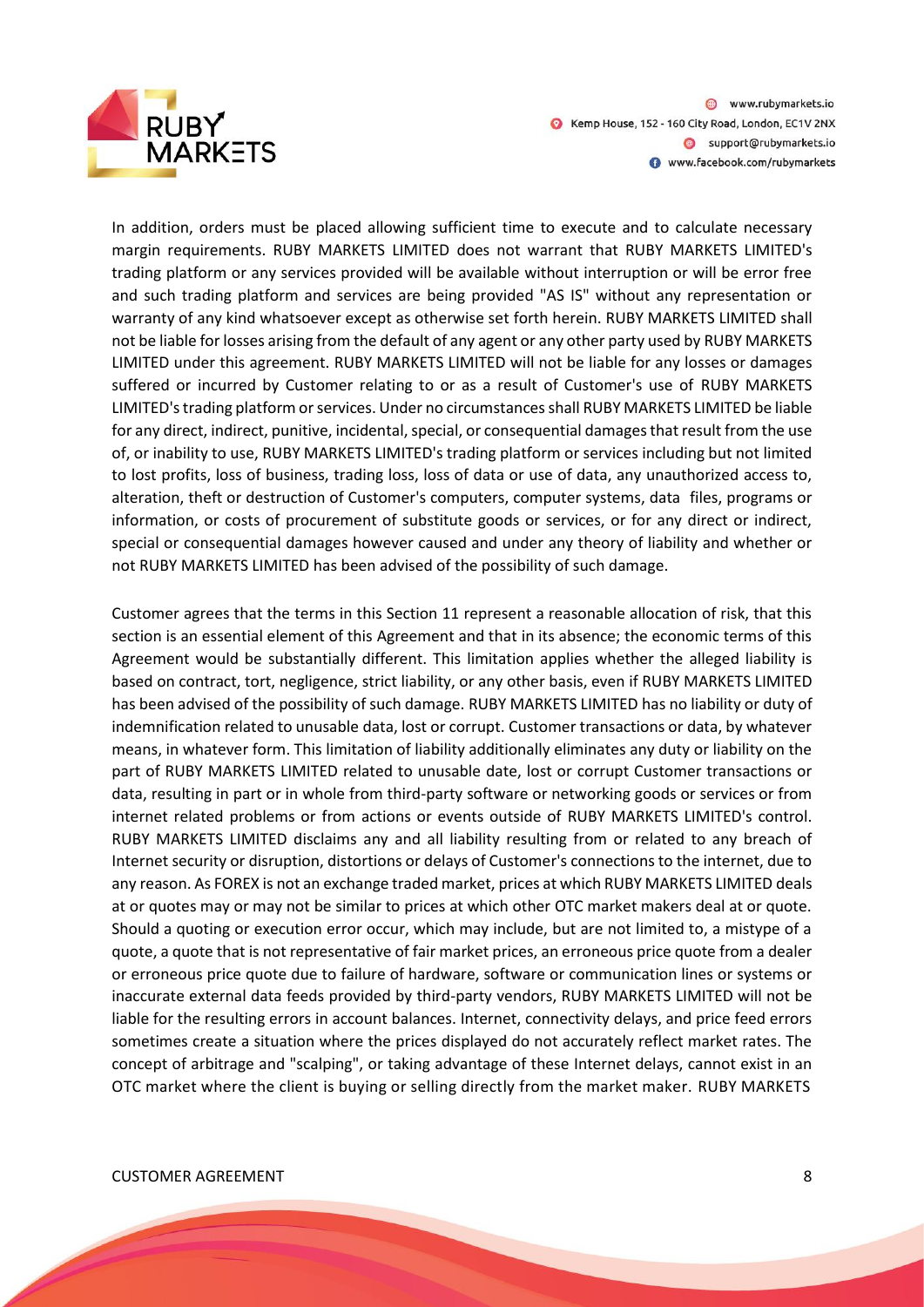

LIMITED does not permit the practice of arbitrage on RUBY MARKETS LIMITED's platform. RUBY MARKETS LIMITED strictly forbids any form of manipulation of its prices, execution, and platform. RUBY MARKETS LIMITED reserves the right to investigate and review any account RUBY MARKETS LIMITED suspects of manipulation and withhold funds suspected of being derived from such activity. The foregoing list is not meant to be exhaustive and in the event of a quoting or execution error, arbitrage strategy or manipulation, RUBY MARKETS LIMITED reserves the right to make the necessary corrections or adjustments on the account involved.

Any dispute arising from such quoting or execution errors or prohibited activities will be resolved by RUBY MARKETS LIMITED in its sole and absolute discretion.

# **12. CURRENCY FLUCTUATION RISK**

If Customer directs RUBY MARKETS LIMITED to enter into any foreign currency exchange transaction: (a) any profit or loss arising as a result of a fluctuation in the exchange rate affecting such currency will be entirely for Customer's account and risk; (b) all initial and subsequent deposits for margin purposes shall be made in U.S. dollars, in such amounts as RUBY MARKETS LIMITED may in its sole discretion require; and (c) RUBY MARKETS LIMITED is authorized to convert funds in Customer's account for margin into and from such foreign currency at a rate of exchange determined by RUBY MARKETS LIMITED in its sole discretion on the basis of the then prevailing money market rates.

#### **13. RISK ACKNOWLEDGMENT**

Customer acknowledges that investments in leveraged and non-leveraged transactions are speculative, involves a high degree of risk, and is appropriate only for persons who can assume risk of loss of their entire margin deposit. Customer understands that because of the low margin normally required in FOREX trading, price changes in FOREX may result in significant losses. Customer warrants that Customer is willing and able, financially and otherwise, to assume the risk of FOREX trading, and in consideration of RUBY MARKETS LIMITED's carrying his/her account(s), Customer agrees not to hold RUBY MARKETS LIMITED responsible for losses incurred through following its trading recommendations or suggestions or those of its employees, agents or representatives. Customer recognizes that guarantees of profit or freedom from loss are impossible of performance in FOREX trading. Customer acknowledges that Customer has received no such guarantees from RUBY MARKETS LIMITED or from any of his/her representatives or any introducing agent or other entity with whom Customer is conducting his/her RUBY MARKETS LIMITED account and has not entered into this agreement in consideration of or in reliance upon any such guarantees or similar representations.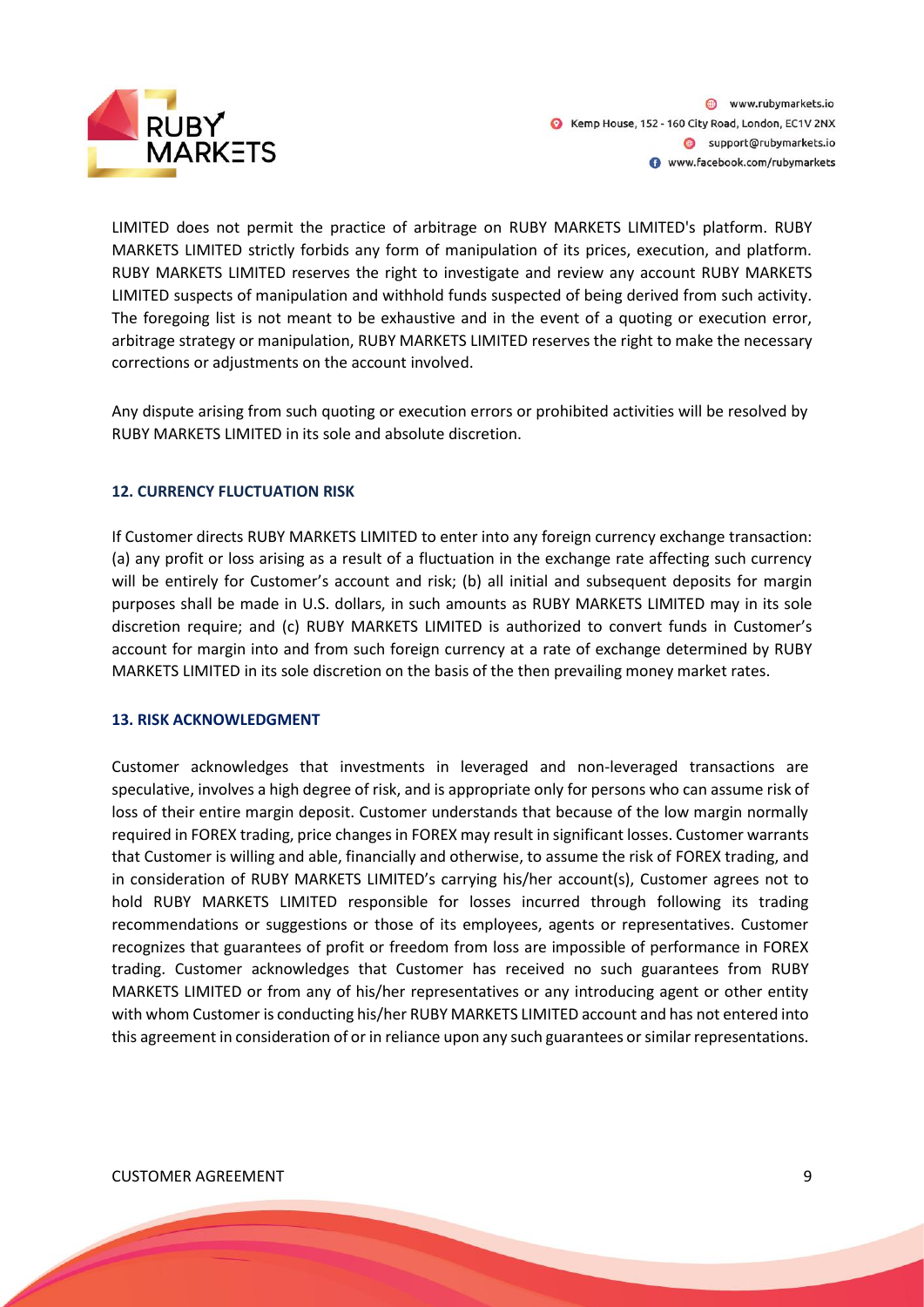

# **14. TRADING RECOMMENDATIONS**

(a) Customer acknowledges that (i) any market recommendations and information communicated to Customer by RUBY MARKETS LIMITED or by any person within the company, does not constitute an offer to sell or the solicitation of an offer to buy any FOREX contract, (ii) such recommendation and information, although based upon information obtained from sources believed by RUBY MARKETS LIMITED to be reliable, may be based solely on a broker's opinion and that such information may be incomplete and may be unverified, and (iii) RUBY MARKETS LIMITED makes no representation, warranty or guarantee as to, and shall not be responsible for, the accuracy or completeness of any information or trading recommendation furnished to Customer. Customer acknowledges that RUBY MARKETS LIMITED and/or its officers, directors, affiliates, associates, stockholders or representatives may have a position in or may intend to buy or sell currencies, which are the subject of market recommendations furnished to Customer, and that the market position of RUBY MARKETS LIMITED or any such officer, director, affiliate, associate, stockholder or representative may not be consistent with the recommendations furnished to Customer by RUBY MARKETS LIMITED Customer acknowledges that RUBY MARKETS LIMITED makes no representations concerning the tax implications or treatment of contracts; and, (b) Customer further acknowledges that should Customer grant trading authority or control over Customer's account to a third party ("Trading Agent"), whether on a discretionary or nondiscretionary basis, RUBY MARKETS LIMITED shall in no way be responsible for reviewing Customer's choice of such Trading Agent nor making any recommendations with respect thereto. Customer understands that RUBY MARKETS LIMITED makes no warranties nor representations concerning the Trading Agent, that RUBY MARKETS LIMITED shall not be responsible for any loss to Customer occasioned by the actions of the Trading Agent and that RUBY MARKETS LIMITED does not, by implication or otherwise, endorse or approve of the operating methods of the Trading Agent. If Customer gives Trading Agent authority to exercise any of its rights over Customer's account(s), Customer understands that Customer does so at Customer's own risk.

#### **15. CUSTOMER REPRESENTATIONS AND WARRANTIES**

Customer represents and warrants that: (a). if Customer is a natural person, Customer is of sound mind, legal age and legal competence (b). if Customer is not a natural person, (i) Customer is duly organized and validly existing under the applicable laws of the jurisdiction of its organization; (ii) execution and delivery of this Agreement and all Contracts and other transactions contemplated hereunder and performance of all obligations contemplated under this Agreement and all other transactions contemplated hereunder have been duly authorized by Customer; and (iii) each person executing and delivering this Agreement and all other transactions contemplated hereunder on behalf of the Customer performing the obligations contemplated under this Agreement and all other transactions contemplated hereunder on behalf of Customer, has been duly authorized by Customer to do so. (c) No person other than Customer has or will have an interest in Customer's account(s) and Customer has not granted and will not grant a security interest in Customer's account with RUBY MARKETS LIMITED (other than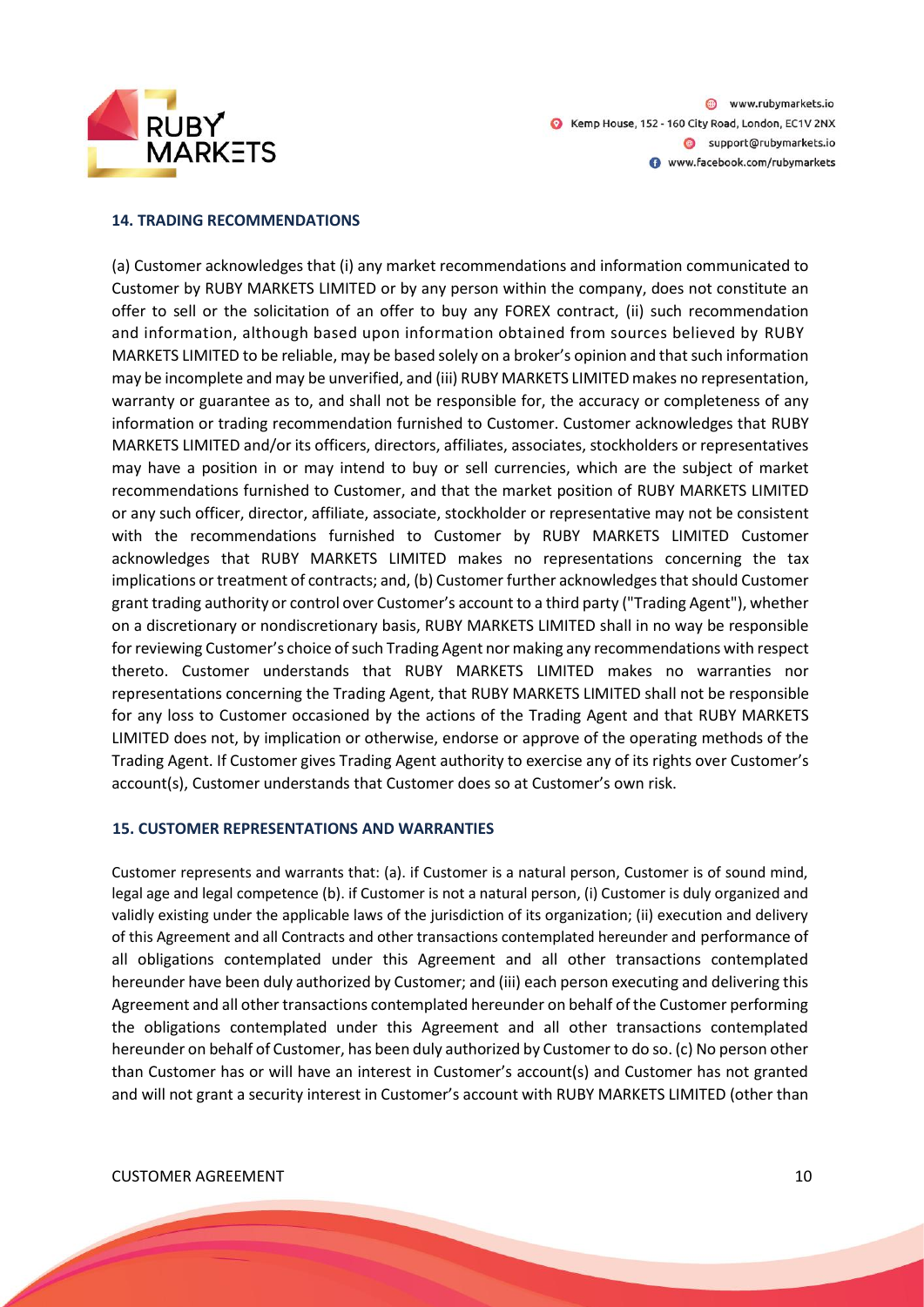

the security interest granted to RUBY MARKETS LIMITED hereunder) to any person without RUBY MARKETS LIMITED's prior written consent. Customer has full beneficial ownership of all collateral and will not grant any security interest in any collateral to any person (other than the security interest granted to RUBY MARKETS LIMITED hereunder) without RUBMARKETS LIMITED's prior written consent; and, (d) Customer hereby warrants that regardless of any subsequent determination to the contrary, Customers suitable to trade FOREX and is a sophisticated institution and/or institutional participant; and,

(e) Customer is not now an employee of any exchange, any corporation in which any exchange owns a majority of the capital stock, any member of any exchange and/or firm registered on any exchange, or any bank, trust, or insurance company, and in the event that Customer becomes so employed, Customer will promptly notify us, at RUBY MARKETS LIMITED's home office, in writing, of such employment; and,

(f) Customer will execute and deliver all documents, give all notices, make all filings and take such other actions as RUBY MARKETS LIMITED, in its sole discretion, deems necessary or desirable to evidence or perfect any security interest in favor of RUBY MARKETS LIMITED or to protect RUBY MARKETS LIMITED's interests with respect to any Collateral; and,

(g) Customer has read and understands the provisions contained in this Agreement, including, without limitation, RUBY MARKETS LIMITED's Risk Disclosure Statement and Privacy Statement; and (h) Customer will review this Agreement each time it is amended; and

(i) Customer will not affect any transaction in Customer's account unless Customer understands this agreement, and Customer agrees that in effecting any transaction it is deemed to represent that it has read and understands this Agreement as in effect at the time of such transaction; and (j) Customer agrees to, and shall at all times comply with all applicable laws, statutes and regulations and Customer hereby declares that the execution and delivery by Customer of this Agreement and all other transactions contemplated hereunder, and performance of all of Customer's obligations contemplated under this Agreement and any other transaction contemplated hereunder, will not violate any statute, rule, regulation, ordinance, charter, by-law or policy applicable to Customer. You may not use your personal account with us for any illegal activity.

# **16. DISCLOSURE OF FINANCIAL INFORMATION**

The Customer represents and warrants that the financial information disclosed to us in his/its Application is an accurate representation of the Customer's current financial condition. The Customer represents and warrants that the Customer has very carefully considered the portion of the Customer's assets which the Customer considers to be risk capital. The Customer recognizes that risk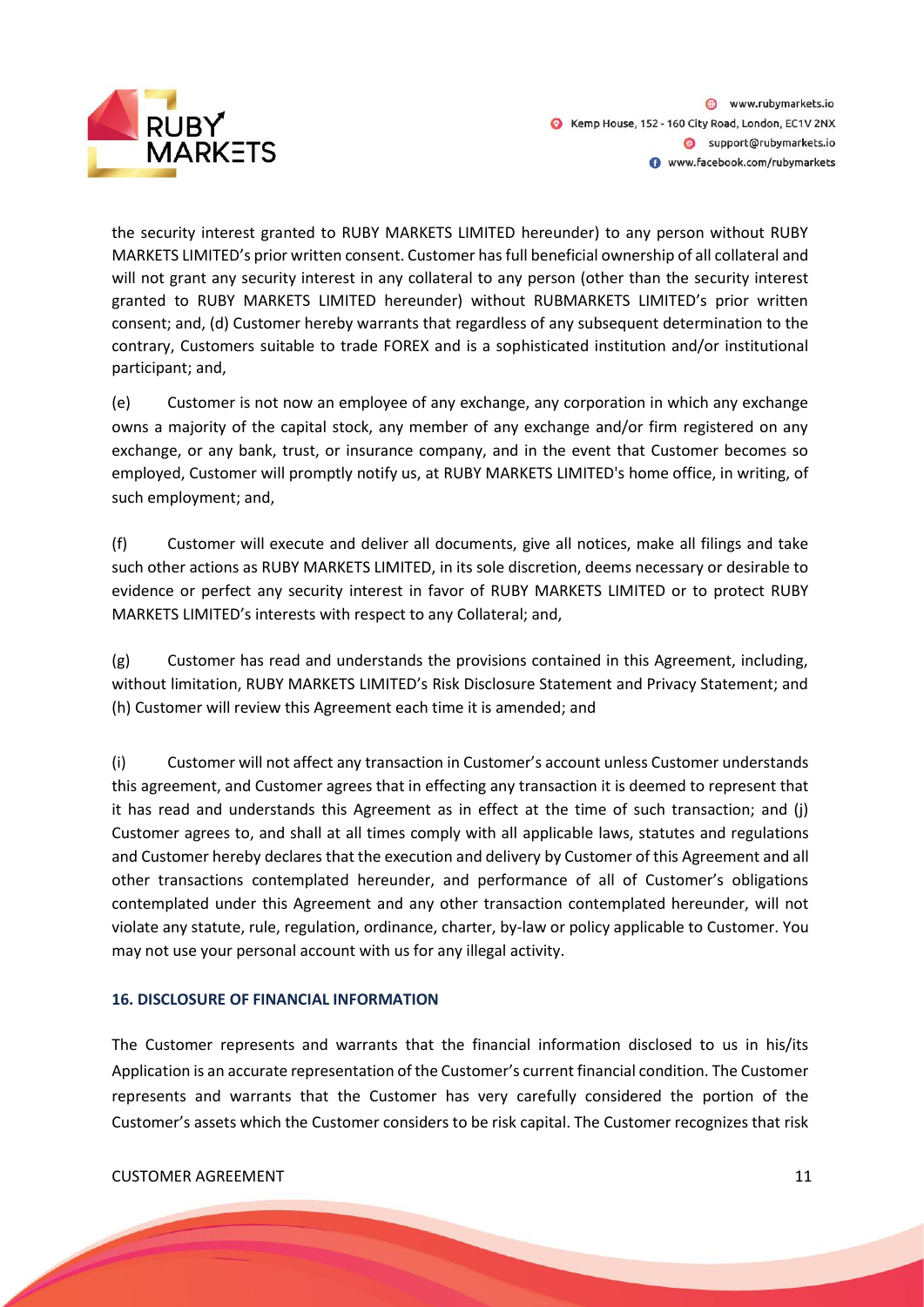

capital is the amount of money the Customer is willing to put at risk and the lost of it would not, in any way, change the Customer's lifestyle. The Customer agrees to immediately inform us if the Customer's financial condition change in such a way to reduce the Customer's net worth, liquid assets and/or risk capital.

# **17. NO GUARANTEES**

Customer acknowledges that Customer has no separate agreement with Customer's broker or any RUBY MARKETS LIMITED employee or agent regarding the trading in Customer's RUBY MARKETS LIMITED account, including any agreement to guarantee profits or limit losses in Customer's account. Customer understands that Customer must authorize every transaction prior to its execution unless Customer has delegated discretion to another party by signing RUBY MARKETS LIMITED's limited trading authorization, and any disputed transactions must be brought to the attention of RUBY MARKETS LIMITED's Compliance Officer pursuant to the notice requirements of this Customer Agreement. Customer agrees to indemnify and hold RUBY MARKETS LIMITED harmless form all damages or liability resulting from Customer's failure to immediately notify RUBY MARKETS LIMITED's Compliance Officer of any of the occurrences referred to herein. All notices required under this section shall be sent to RUBY MARKETS LIMITED at its home office.

# **18. JOINT ACCOUNTS**

Each tenant has authority: a) to trade for the account subject to any applicable laws and the RUBY MARKETS LIMITED terms and conditions specified herein, b) to receive all correspondence and documents in respect to the account, c) to receive or withdraw money from the account, d) to execute agreements relating to the account, and e) to deal with RUBY MARKETS LIMITED fully.

RUBY MARKETS LIMITED has the authority to require joint action by the parties of the account in matters of the account. RUBY MARKETS LIMITED has possession over the security of the account individually or jointly. If a death occurs to one or more of the tenants, RUBY MARKETS LIMITED shall be notified in writing and shown proof of a death certificate. All expenses due at the date of notification shall be charged to the account. Up to the time valid written notification is provided to RUBY MARKETS LIMITED, each tenant is presumed to have equal share in the joint account.

#### **19. INTRODUCING BROKERS**

If Customer's account has been introduced to RUBY MARKETS LIMITED by an Introducing Broker ("IB"), Customer understands and acknowledges that RUBY MARKETS LIMITED may compensate Introducing Broker for introducing Customer to RUBY MARKETS LIMITED and that such compensation may be on a per trade or other basis. The following is an allocation of responsibilities for each entity. It is intended to be a general disclosure and not a definitive enumeration of each and every responsibility and is subject to change and reallocation of responsibilities between RUBY MARKETS LIMITED and the Introducing Broker.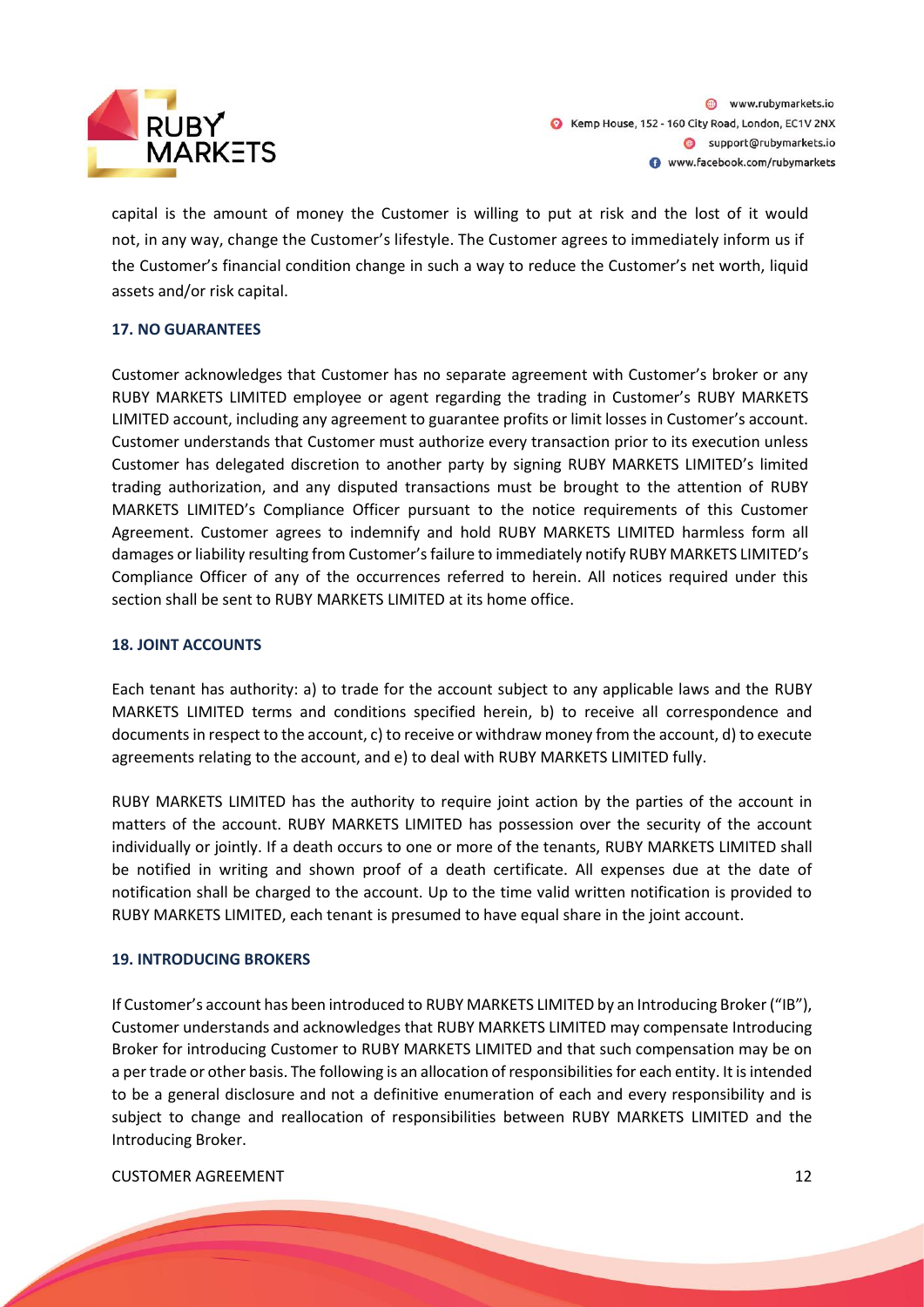

# **20. AFFILIATE**

If Customer's account has been introduced to RUBY MARKETS LIMITED by an affiliate ("AFFILIATE"), Customer understands and acknowledges that RUBY MARKETS LIMITED may compensate affiliate for introducing Customer to RUBY MARKETS LIMITED and that such compensation may be on a per trade or other basis. The following is an allocation of responsibilities for each entity. It is intended to be a general disclosure and not a definitive enumeration of each and every responsibility and is subject to change and reallocation of responsibilities between RUBY MARKETS LIMITED and the affiliate.

#### **21. DISCLOSURE OF CUSTOMER INFORMATION**

RUBY MARKETS LIMITED will not share or sell information regarding customers and/or prospective customers, except to its employees, agents, partners, and associates as required in the ordinary course of business, including, but not limited to, RUBY MARKETS LIMITED's banking or credit relationships, or to other persons as disclosed in RUBY MARKETS LIMITED's Privacy Statement. RUBY MARKETS LIMITED may also disclose to federal or state regulatory agencies and law enforcement authorities' information regarding Customer and Customer's transactions in response to a request for such information or in response to a court order or subpoena.

RUBY MARKETS LIMITED will share or sell statistical information without disclosing Customer's identity.

# **22. GOVERNING LAW AND JURISDICTION**

This Agreement, the rights and obligations of the parties hereto, and any judicial or administrative action or proceeding arising directly or indirectly hereunder or in connection with the transactions contemplated hereby, whether brought by Customer or by us, shall be governed by, construed and enforced in all respects by the laws of United Kingdom and shall be held, at the sole discretion of RUBY MARKETS LIMITED, within United Kingdom, exclusively. Customer consents and submits to, and waives any objection that it may have to such venue, and further agrees to waive any right that it may have to transfer or change the venue or any such action or proceeding. Customer consents and submits to the jurisdiction of any appropriate court located within United Kingdom in any action or proceeding arising directly or indirectly hereunder, whether brought by Customer or RUBY MARKETS LIMITED.

# **23. BINDING EFFECT**

This Agreement shall be continuous and shall cover, individually and collectively, all accounts of Customer at any time opened or reopened with RUBY MARKETS LIMITED irrespective of any change or changes at any time in the personnel of RUBY MARKETS LIMITED or its successors, assigns, or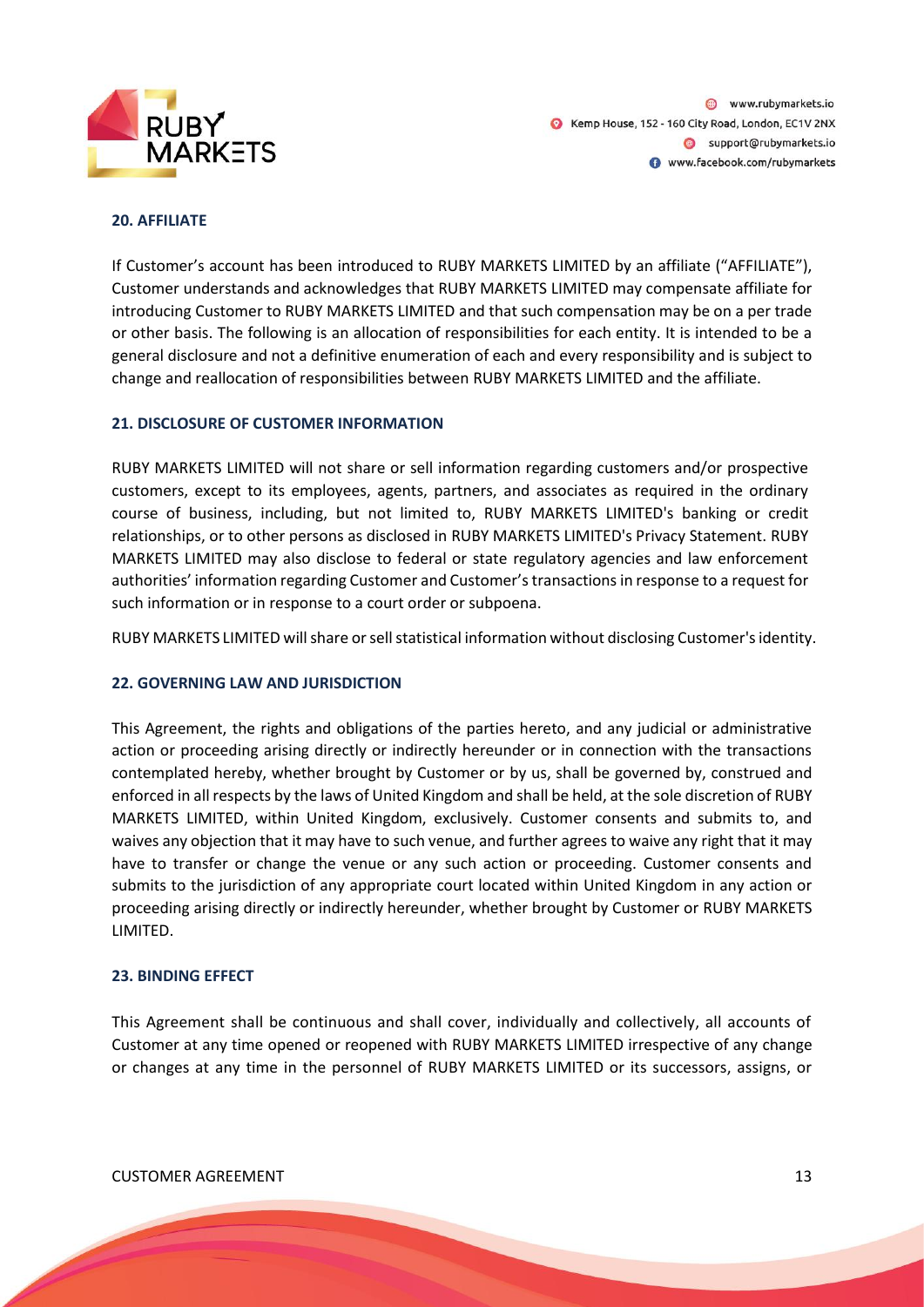

affiliates. This Agreement including all authorizations, shall inure to the benefit of RUBY MARKETS LIMITED and its successors and assigns, whether by merger, consolidation or otherwise, and shall be binding upon Customer and/or the estate, executor, trustees, administrators, legal representatives, successors and assigns of Customer.

Customer hereby ratifies all transactions with RUBY MARKETS LIMITED affected prior to the date of this Agreement, and agrees that the rights and obligations of Customer in respect thereto shall be governed by the terms of this Agreement.

# **24. TERMINATION**

This Agreement shall continue in effect until termination, and may be terminated by Customer at any time upon three days prior written notice when Customer has no open Currency position(s) and no liabilities held by or owed to

RUBY MARKETS LIMITED upon the actual receipt by RUBY MARKETS LIMITED at its home office of written notice of termination, or at any time whatsoever by RUBY MARKETS LIMITED upon the transmittal of written notice of termination to Customer; provided, that such termination shall not affect any transactions previously entered into and shall not relieve either party of any obligations set out in this agreement nor shall it relieve Customer of any obligations arising out of any deficit balance.

# **25. INTELLECTUAL PROPERTY AND CONFIDENTIALITY**

All copyright, trademark, trade secret and other intellectual property rights and proprietary rights to the RUBY MARKETS LIMITED website in its totality, its contents and any related materials ("RUBY MARKETS LIMITED IP") shall remain at all times the sole and exclusive property of RUBY MARKETS LIMITED and Customers shall have no right or interest in the RUBY MARKETS LIMITED IP except for the right to access and use the RUBY MARKETS LIMITED IP as specified herein. Customer acknowledges that the RUBY MARKETS LIMITED IP is confidential and has been developed through the expenditure of substantial skill, time, effort and money. The Customer will protect the confidentiality of the RUBY MARKETS LIMITED IP and not allow website access to any third party. Customer will not publish, distribute, or otherwise make RUBY MARKETS LIMITED liable to third parties any information derived from or relating to the RUBY MARKETS LIMITED IP.

Customer will not copy, modify, de-compile, reverse engineer, or make derivative works of the RUBY MARKETS LIMITED IP or in the manner in which it operates.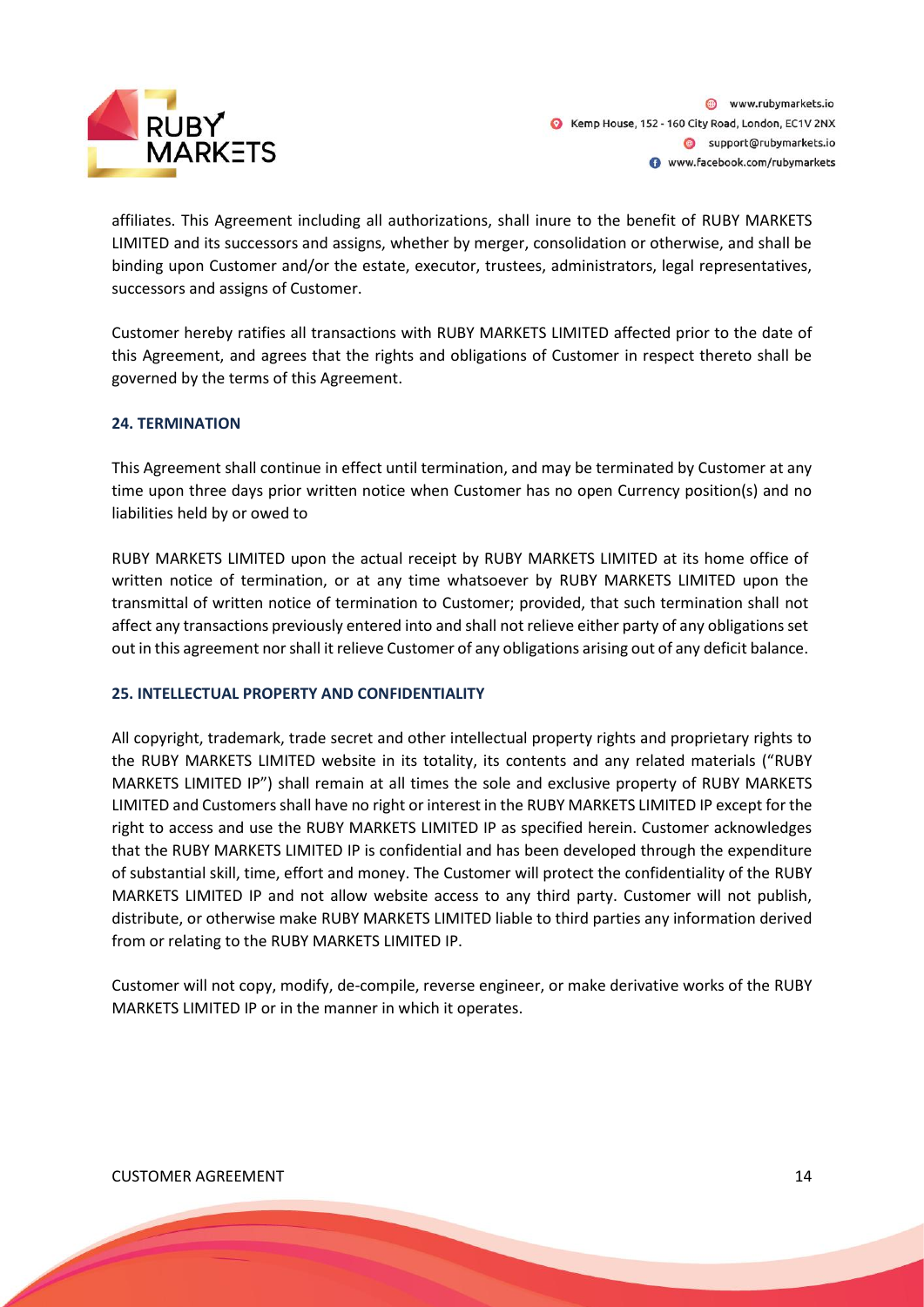

# **26. INDEMNIFICATION**

Customer agrees to indemnify and hold RUBY MARKETS LIMITED, its affiliates, employees, agents, successors and assigns harmless from and against any and all liabilities, losses, damages, costs and expenses, including attorney's fees, incurred by RUBY MARKETS LIMITED arising out of Customer's failure to fully and timely perform Customer's obligations herein or should any of Customer's representations and warranties fail to be true and correct. Customer also agrees to pay RUBY MARKETS LIMITED promptly all damages, costs and expenses, including attorney's fees, incurred in the enforcement of any of the provisions of this Agreement and any other agreements between us and Customer. In addition to any limitations of liability specified elsewhere in this Agreement, RUBY MARKETS LIMITED shall not be held liable and is released from all claims and losses incurred in such regard if the claim or loss was caused or contributed to by (a) Customer's conduct: the actions or omission to act on the part of Customer, (b) Forged Signature: forged or unauthorized signatures on any document or communication in connection with Customer's account or this Agreement, (c)Malfunctions: system malfunction, equipment failure (whether Customer's equipment or RUBY MARKETS LIMITED's equipment),system interruption or system unavailability, (d) Delay: delays, failure or errors in implementing any instruction, or (e) Information: inaccurate or incomplete instructions received by RUBY MARKETS LIMITED from Customer.

#### **27. RECORDINGS**

Customer agrees and acknowledges that all conversations regarding Customer's account(s) between Customer and RUBY MARKETS LIMITED personnel may be electronically recorded with or without the use of an automatic tone warning device.

Customer further agrees to the use of such recordings and transcripts thereof as evidence by either party in connection with any dispute or proceeding that may arise involving Customer or RUBY MARKETS LIMITED Customer understands that RUBY MARKETS LIMITED destroys such recordings at regular intervals in accordance with RUBY MARKETS LIMITED's established business procedures and Customer hereby consents to such destruction.

#### **28. NO WAIVER OR AMENDMENT**

No provision of this Agreement may be waived or amended unless the waiver or amendment is in writing and signed by both Customer and an authorized officer of RUBY MARKETS LIMITED No waiver or amendment of this Agreement may be implied from any course of dealing between the parties or from any failure by RUBY MARKETS LIMITED or failure of RUBY MARKETS LIMITED's agents to assert its rights under this Agreement on any occasion or series of occasions. No oral agreements or instructions to the contrary shall be recognized or enforceable. This instrument and the attachments hereto embody the entire agreement of the parties, superseding any and all prior written and oral agreements and there are no other terms, conditions or obligations other than those contained herein.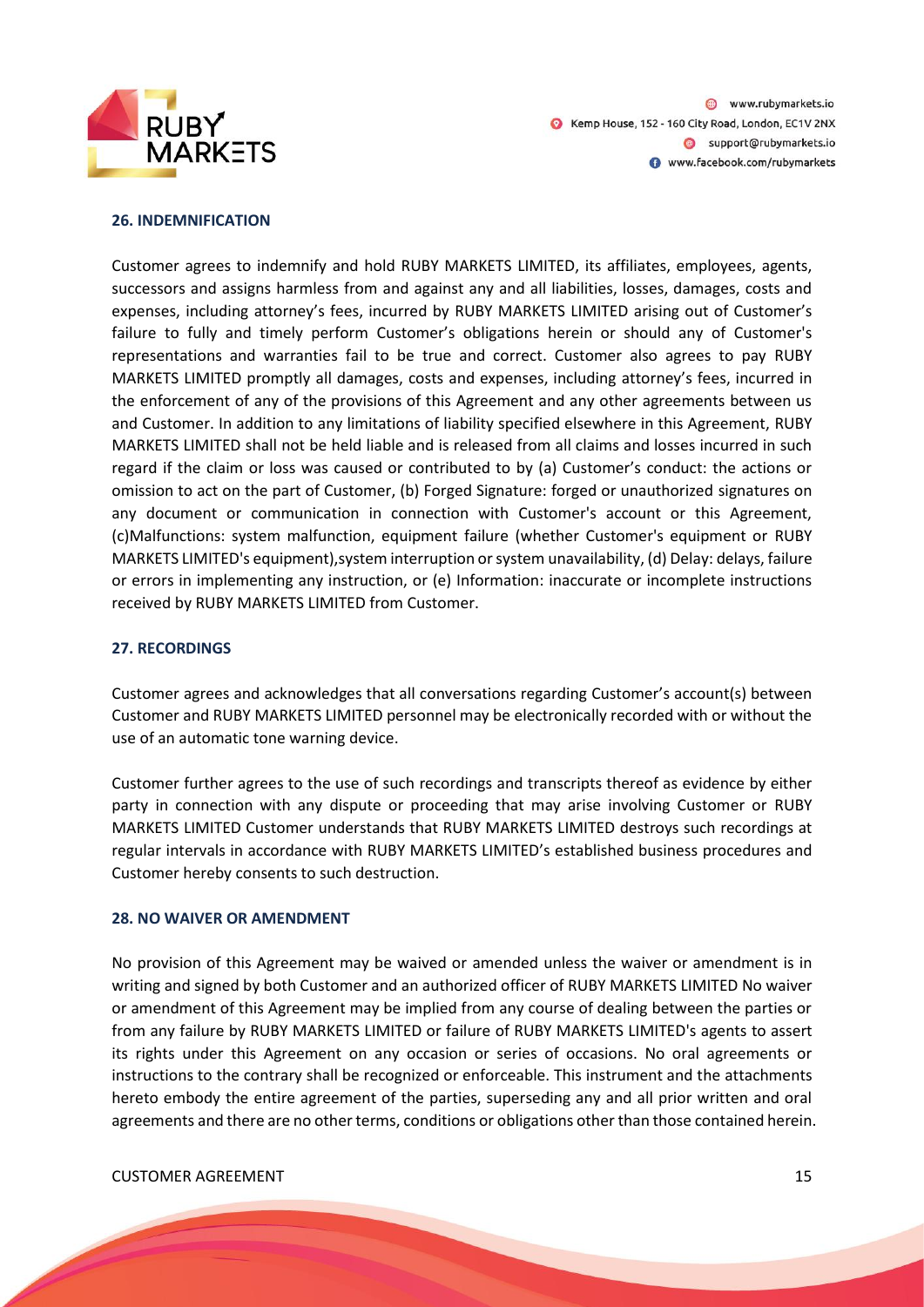

# **29. LEGAL RESTRICTIONS**

Without limiting the foregoing, Customer understands that laws regarding financial contracts vary throughout the world, and it is Customer's obligation alone to ensure that Customer fully complies with any law, regulation or directive, relevant to Customer's country of residency with regards to the use of the Web site. For avoidance of doubt, the ability to access to RUBY MARKETS LIMITED's Web site does not necessarily mean that RUBY MARKETS LIMITED's services, and/or

Customer's activities through it, are legal under the laws, regulations or directives relevant to Customer's country of residency. This Web site does not constitute, and may not be used for the purposes of, an offer or solicitation to anyone in any jurisdiction in which such offer or solicitation is not authorized, or to any person to whom it is unlawful to make such an offer or solicitation. Access to this Web site, and the offering of financial contracts via this site, may be restricted in certain jurisdictions, and, accordingly, users accessing this site are required to inform themselves of, and to observe, such restrictions.

# **30. DECLARATION**

By acceptance of this Agreement, Customer hereby declares that the moneys invested in Customer's account with RUBY MARKETS LIMITED do not originate from drug trafficking, abduction, or any other criminal activity.

# **31. TAX COLLECTION**

Customer knows, understands and agrees that, in general, RUBY MARKETS LIMITED does not collect tax for any authority in any form or manner. Without limiting the foregoing, it is Customer's obligation alone to calculate and pay all taxes applicable to you in Customer's country of residence, or otherwise arising as a result of Customer's trading activity from the use of the RUBY MARKETS LIMITED's services. Without derogating from Customer's sole and entire responsibility to perform tax payments, Customer agrees that RUBY MARKETS LIMITED may deduct tax, as may be required by the applicable law, but is not obligated to do so, from the results of the activity with RUBY MARKETS LIMITED Customer is aware that amounts that may be withdrawn by Customer from Customer's account are "gross amounts", from which the RUBY MARKETS LIMITED may deduct such taxes, and that Customer shall have no claim towards RUBY MARKETS LIMITED with regard to such deductions.

# **32. ACCOUNT PROCEDURES - IDENTIFICATION**

Customer acknowledges that applicable laws require financial institutions to obtain, verify, and record information identifying each person who opens an account and, accordingly, Customer has provided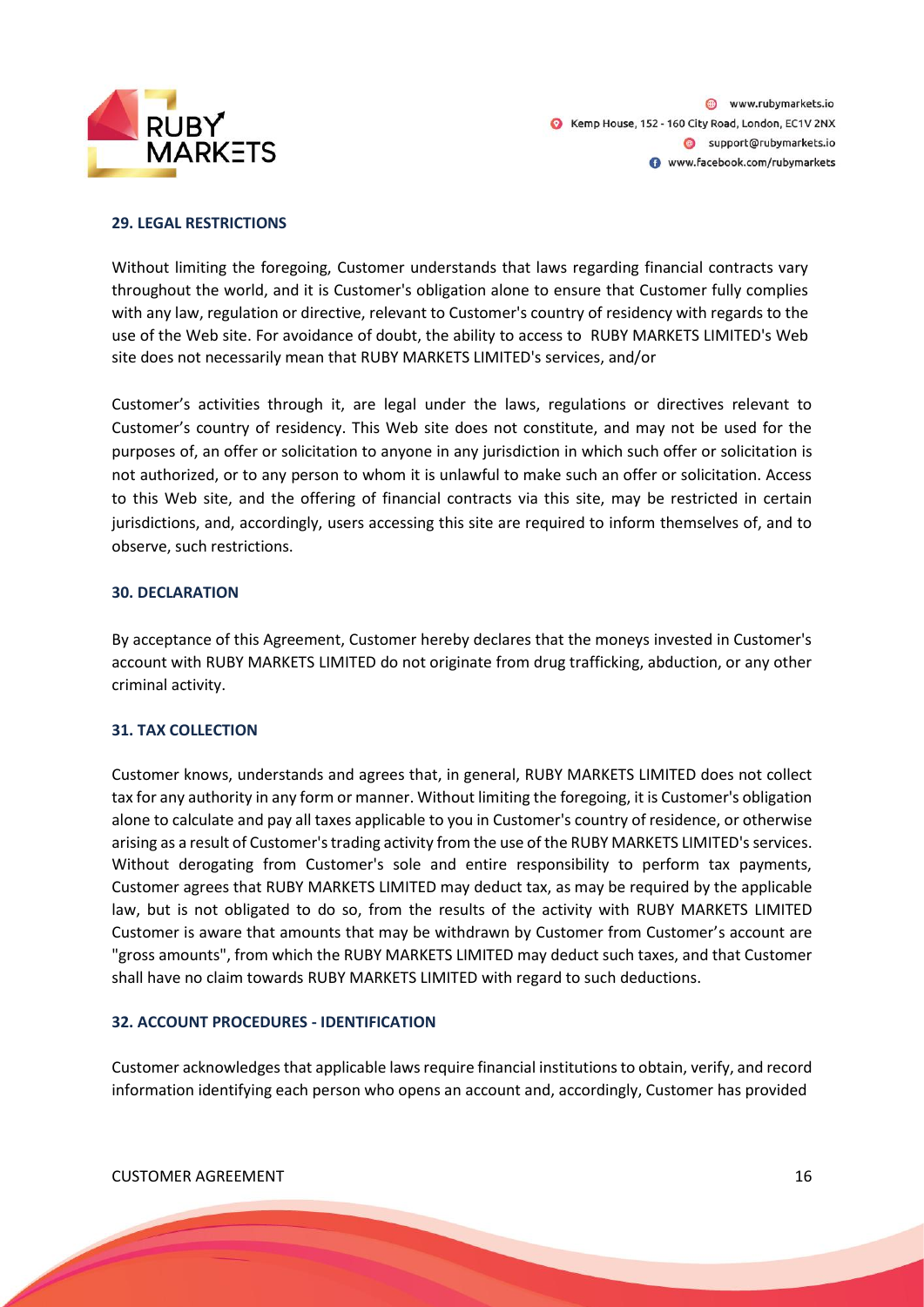

RUBY MARKETS LIMITED with certain identifying information and documents. Customer confirms that Customer has provided true, accurate, current and complete information during the registration process, and that Customer has not impersonated any person or entity, or misrepresented any affiliation with another person, entity or association, used false headers or otherwise concealed Customer's identity from RUBY MARKETS LIMITED for any purpose.

# **33. WITHDRAWAL AND DEPOSIT PROCEDURES**

Customer further acknowledges and accepts RUBY MARKETS LIMITED's procedures with respect to withdrawals and deposits to accounts as set forth below:

• Withdrawal orders: The provision of documentation as may be required from time to time by Anti-Money Laundering regulations, credit card companies and RUBY MARKETS LIMITED, is a prerequisite, prior to the execution of a withdrawal order.

• Credit card deposits may be, according to credit card companies' regulations, returned to the same credit card when a withdrawal is performed. A withdrawal to a bank account where initial deposits have been performed by credit cards will be executed back to credit card or to the bank account at RUBY MARKETS LIMITED's discretion. Withdrawals to bank account may take a longer time period, due to additional security procedures.

• Credit Card Deposits Variance: When choosing an account base currency other than USD, Customer's credit card may be debited sums which due to exchange rates and credit card companies' fees, may slightly vary from the initial sum that has been deposited by Customer in the account base currency.

• Customer hereby accepts that such variations may occur and hereby affirms that Customer shall not seek to object or charge this back.

When depositing by a Bank Transfer, as required by anti-money laundering regulations, Customer is required to use only one bank account, which is in Customer's country of residence and in Customer's name. An authentic SWIFT confirmation, showing the origin of the funds, must be sent to RUBY MARKETS LIMITED Failure to submit such SWIFT may result in the return of the deposited amount, hence preventing the deposit of such pending amounts to Customer's account.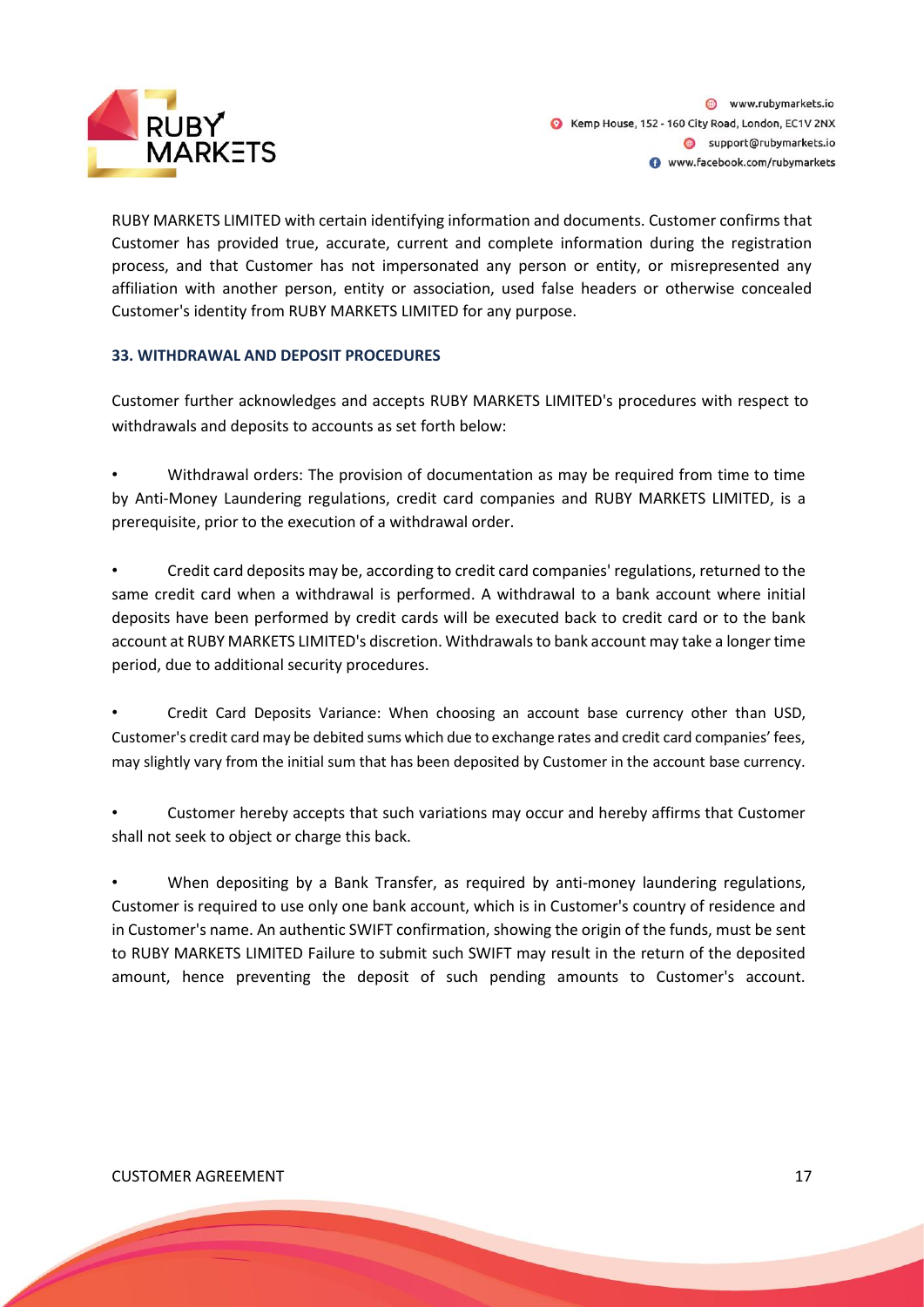

Any withdrawal of funds, from Customer's RUBY MARKETS LIMITED account to a bank account, can only be refunded to the same bank account that the funds were originally received from.

• Alternative payment methods (internet payment vendors; money transfer services; etc.): when depositing funds using a facility other than credit cards and/or banks, you agree to, and acknowledge being bound by, the regulations and rules of such service, including, but not limited to, fees and other restrictions. RUBY MARKETS LIMITED, at its sole discretion, may execute withdrawals to a facility other than the facility used for the original deposit, in accordance with anti-money laundering regulations.

• When depositing via third party or payment service provider, customer hereby acknowledge and confirm that RUBY MARKETS LIMITED is engaging an independent third party or payment service provider for payment collection. Customer acknowledges and confirms that the third party is acting on customer's instruction to transfer the funds on behalf to payment service provider with no liabilities, obligations or warranties. Customers agree and confirm that he/she have no right to claim any transferred funds from the third party or payment service provider in any ways, or under any title or under any circumstances.

Customers are clear on the fact that any third party or payment service provider will just facilitate own business with supplier and that customers were not offered any form of financial services from them. Customers are clear that they should not use the third party/payment service provider or its affiliates as the financial services vehicle but a conventional and trusted service provider to facilitate payment only. Customers confirm that he/she has no further and future claims against the third party or payment service provider after settlement has been made.

# **34. THIRD PARTY ADVISOR DUE DILLIGENCE**

If Customer's account is associated with a third party trading advisor, Customer recognizes that foreign currency trading advisory may include false advertising and misleading information. Customer acknowledges that it has had the opportunity to conduct any necessary due diligence regarding their third party trading advisor, including but not limited to: (a) reviewing a disclosure document that, at the minimum, provides: the Agent's biography, outlines the investment methodology, discloses the fees charged by the Agent, and discloses the risks associated with the investment methodology examining references from another client; or (b) having his/her attorney or accountant verify the accuracy of any performance record provided to Client, and review any contractual agreement to be executed by and between Client and the third party trading advisor. Client recognizes the foregoing, and confirms that he/she has: (a) not been guaranteed any rate of return from the foreign broker prior to making this investment; (b) not been coerced or pressured into making this investment; and (c) may lose the entirety of the investment due to the speculative nature of foreign exchange trading.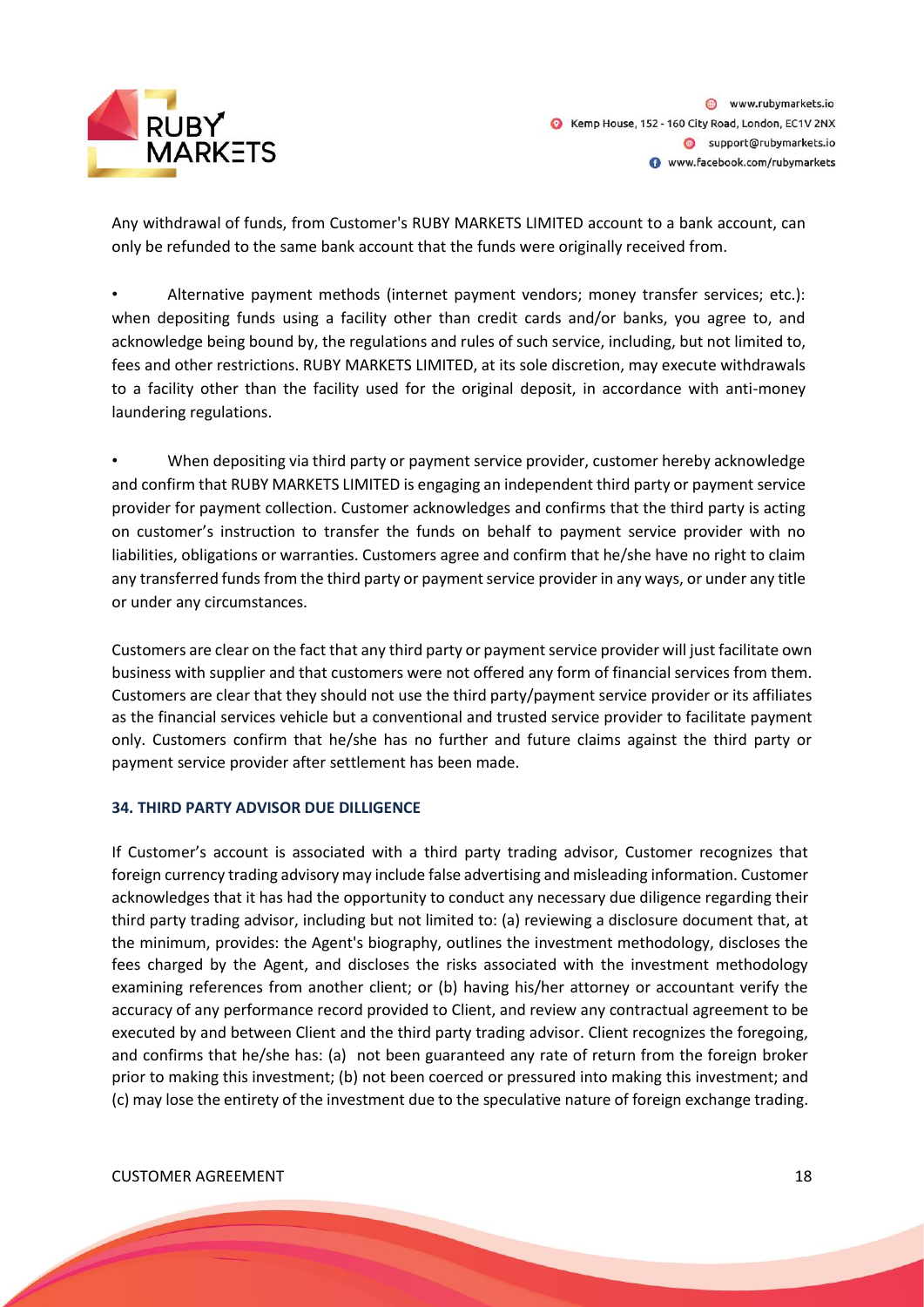

#### **Risk Disclosure**

This brief statement does not disclose all of the risks and other significant aspects of trading in leveraged investments. In light of the risks, you should undertake such transactions only if you understand the nature of the contracts (and contractual relationships) into which you are entering and the extent of your exposure to risk. TRADING IN LEVERAGED CONTRACTS SUCH AS FOREX CURRENCY CONTRACTS MAY NOT BE SUITABLE FOR ALL MEMBERS OF THE PUBLIC. You should carefully consider whether trading is appropriate for you in light of your experience, objectives, financial resources and other circumstances.

# **1. Effect of 'Leverage' or 'Gearing'**

Transactions in FOREX accounts carry a high degree of risk. The amount of initial margin is small relative to the value of the FOREX contract so that transactions are 'leveraged' or 'geared'. A relatively small market movement will have a proportionately larger impact on the funds you have deposited or will have to deposit; this may work against you as well as for you. You may sustain a total loss of initial margin funds and any additional funds deposited with the firm to maintain your position. If the market moves against your position or margin levels are increased, you may be called upon to maintain your position. If the market moves against your position or margin levels are increased, you may be called upon to pay substantial additional funds on short notice to maintain your position. If you fail to comply with a request for additional funds within the time prescribed, your position may be liquidated at a loss and you will be liable for any resulting deficit.

#### **2. Risk-reducing orders or strategies**

The placing of certain orders (e.g. 'stop-loss' order, or 'stop-limit' orders) which are intended to limit losses to certain amounts may not be effective because market conditions may make it impossible to execute such orders. Strategies using combinations of positions, such as 'spread' and 'straddle' positions may be as risky as taking simple 'long' or 'short' positions.

# **3. Terms and conditions of contracts**

You should ask the firm with which you deal about the terms and conditions of the specific currencies which you are trading and associated obligations (e.g. the circumstances under which you may become obligated to make or take delivery of the full currency value).

#### **4. Suspension or restriction of trading and pricing relationships**

Market conditions (e.g. illiquidity) and/or the operation of the rules of certain markets (e.g. suspension of trading in any currency because of price limits, government intervention or "circuit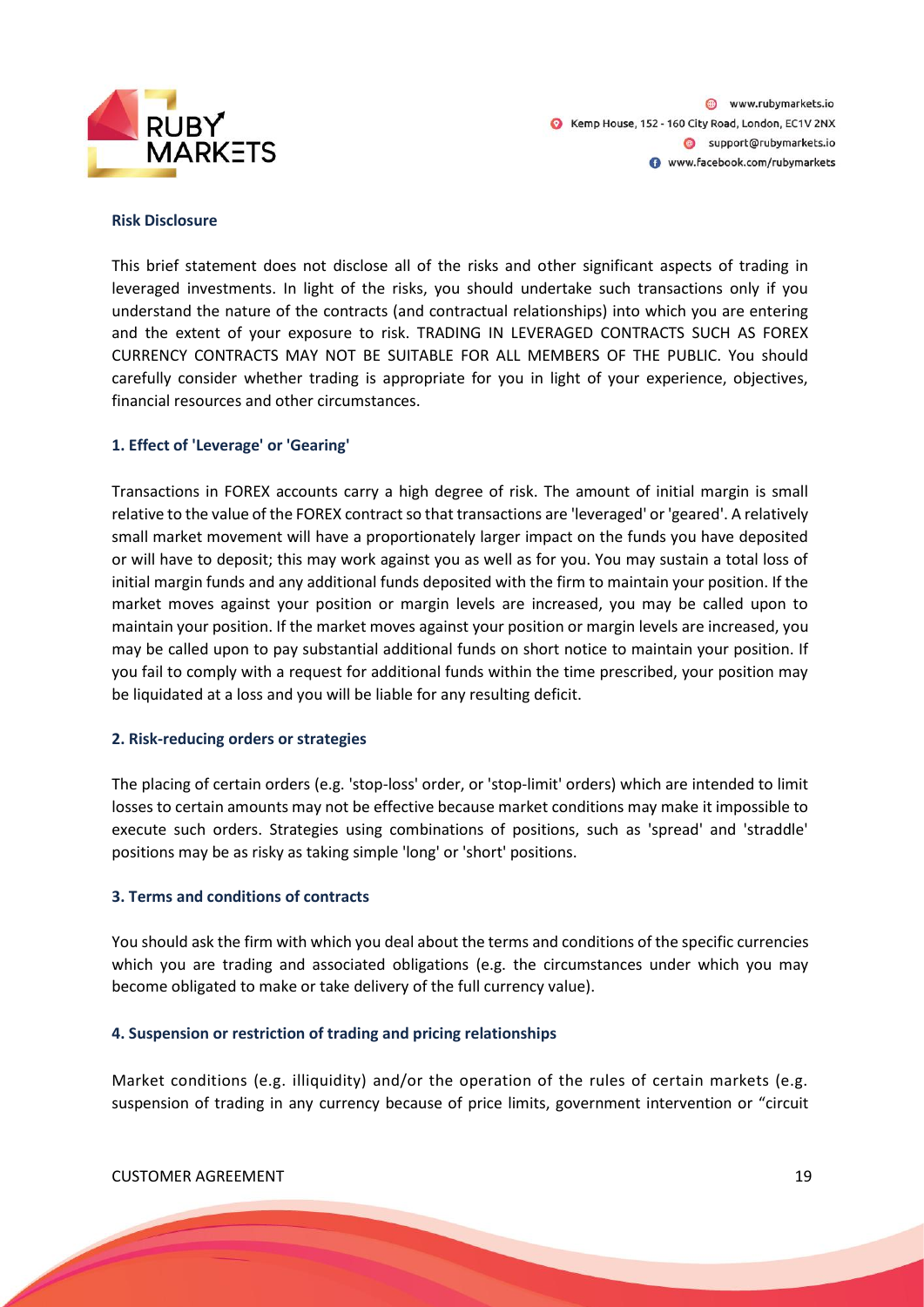

breakers") may increase the risk of loss by making it difficult or impossible to effect transactions or liquidate/offset positions.

# **5. Deposited cash and property**

You should familiarize yourself with the protections accorded money or other property you deposit for domestic and foreign transactions, particularly in the event of a firm insolvency or bankruptcy. The extent to which you may recover your money or property may be governed by specific legislation or local rules. In some jurisdictions, property which had been specifically identifiable as your own will be pro-rated in the same manner as cash for purposes of distribution in the event of a shortfall.

# **6. Commission and other charges**

Before you begin to trade, you should obtain a clear explanation of all commission, fees, markups, markdowns, rollovers, interest rate differential and other charges for which you will be liable. These charges will affect your net profit (if any) or increase your loss.

# **7. Transactions in other jurisdictions**

Transactions on currencies of other countries in other jurisdictions, including markets formally linked to a domestic market, may expose you to additional risk. Such markets may be subject to regulation which may offer different or diminished investor protection. Before you trade you should inquire about any rules relevant to your particular transactions. Your local regulatory authority will be unable to compel the enforcement of the rules of regulatory authorities or markets in other jurisdictions where your transactions have been effected.

# **8. Currency risks**

The profit and loss in transactions in foreign currency-denominated contracts (whether they are traded in your own or another jurisdiction) will be affected by fluctuations in currency rates where there is a need to convert from the currency denomination of the contract to another currency.

# **9. Trading facilities**

FOREX business is not traded on a regulated market and therefore does not require openoutcry. Even though quotations or prices are afforded by many computer-based component systems, the quotations and prices may vary due to market liquidity. Many electronic trading facilities are supported by computer-based component systems for the order-routing, execution or matching of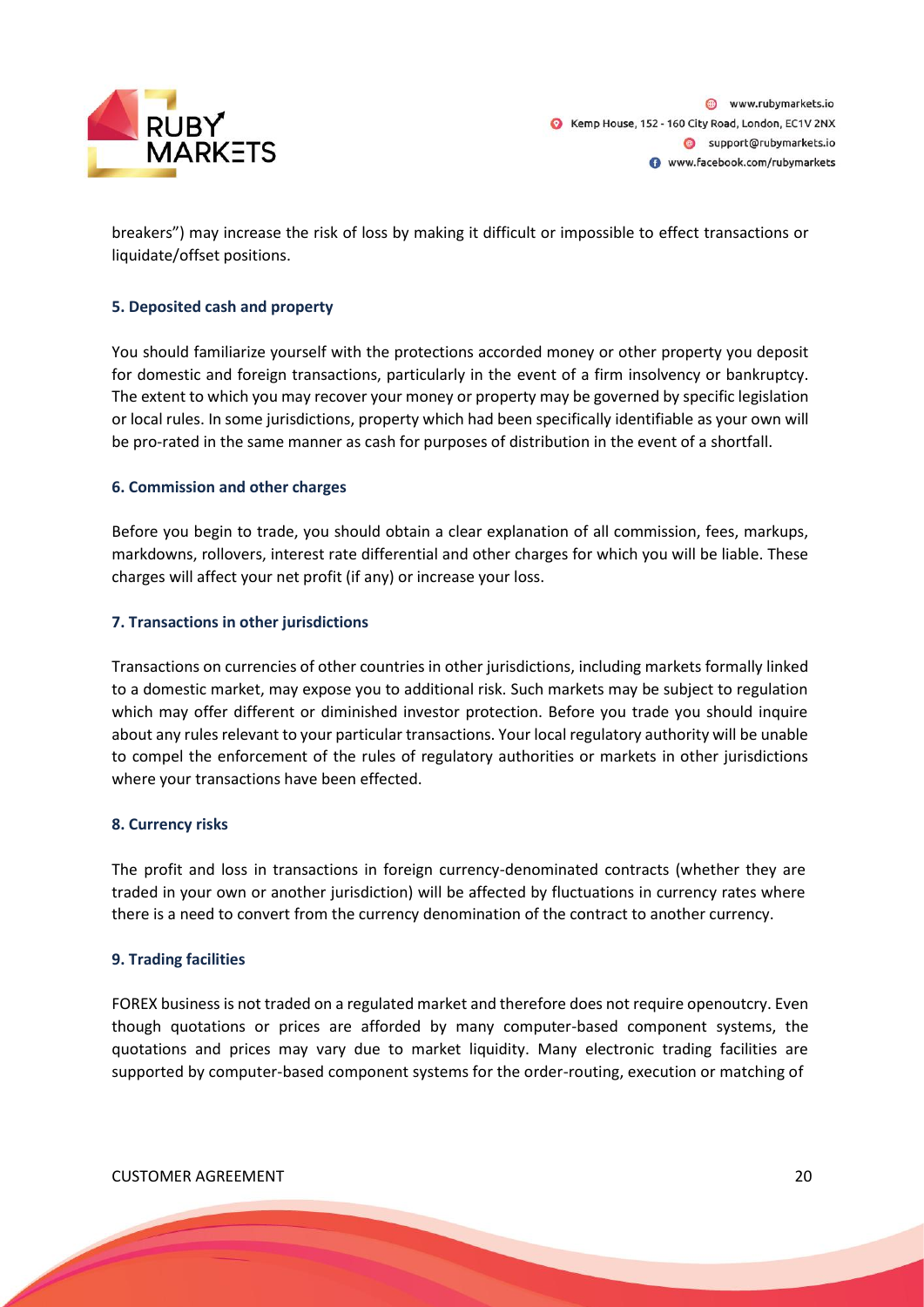

trades. As with all facilities and systems, they are vulnerable to temporary disruption or failure. Your ability to recover certain losses may be subject to limits on liability imposed by the system provider, the market, the bank and/or financial institution. Such limits may vary; you should ask the firm with which you deal for details in this respect.

# **10. Electronic trading**

Trading on an electronic trading system may differ not only from trading in the interbank market but also from trading on other electronic trading systems. If you undertake transactions on an electronic trading system, you will be exposed to risks associated with the system including the failure of hardware and software. The result of any system failure may be that your order is either not executed according to your instructions or is not executed at all. **Disclaimers:**

A) Internet failures: Since RUBY MARKETS LIMITED does not control signal power, its reception or routing via Internet, configuration of your equipment or reliability of its connection, we cannot be responsible for communication failures, distortions or delays when you trade on-line (via Internet).

# B) Market risks and on-line trading:

Trading currencies involves substantial risk that is not suitable for everyone. See Customer Agreement for more detailed description of risks. Trading on-line, no matter how convenient or efficient, does not necessarily reduce risks associated with currency trading.

# C) Password protection:

The Customer is obligated to keep passwords secret and ensure that third parties do not obtain access to the trading facilities. The Customer will be liable to RUBY MARKETS LIMITED for trades executed by means of the Customer's password even if such use may be wrongful.

# D) Quoting errors:

Should quoting errors occur due to a dealer's mistype of a quote or an erroneous price quote from a Customer, such as but not limited to a wrong big figure quote, RUBY MARKETS LIMITED will not be liable for the resulting errors in account balances.

RUBY MARKETS LIMITED reserves the right to make the necessary corrections or adjustments on the account involved. Any dispute arising from such quoting errors will be resolved on a basis of a fair market value of a currency at the time such an error occurred.